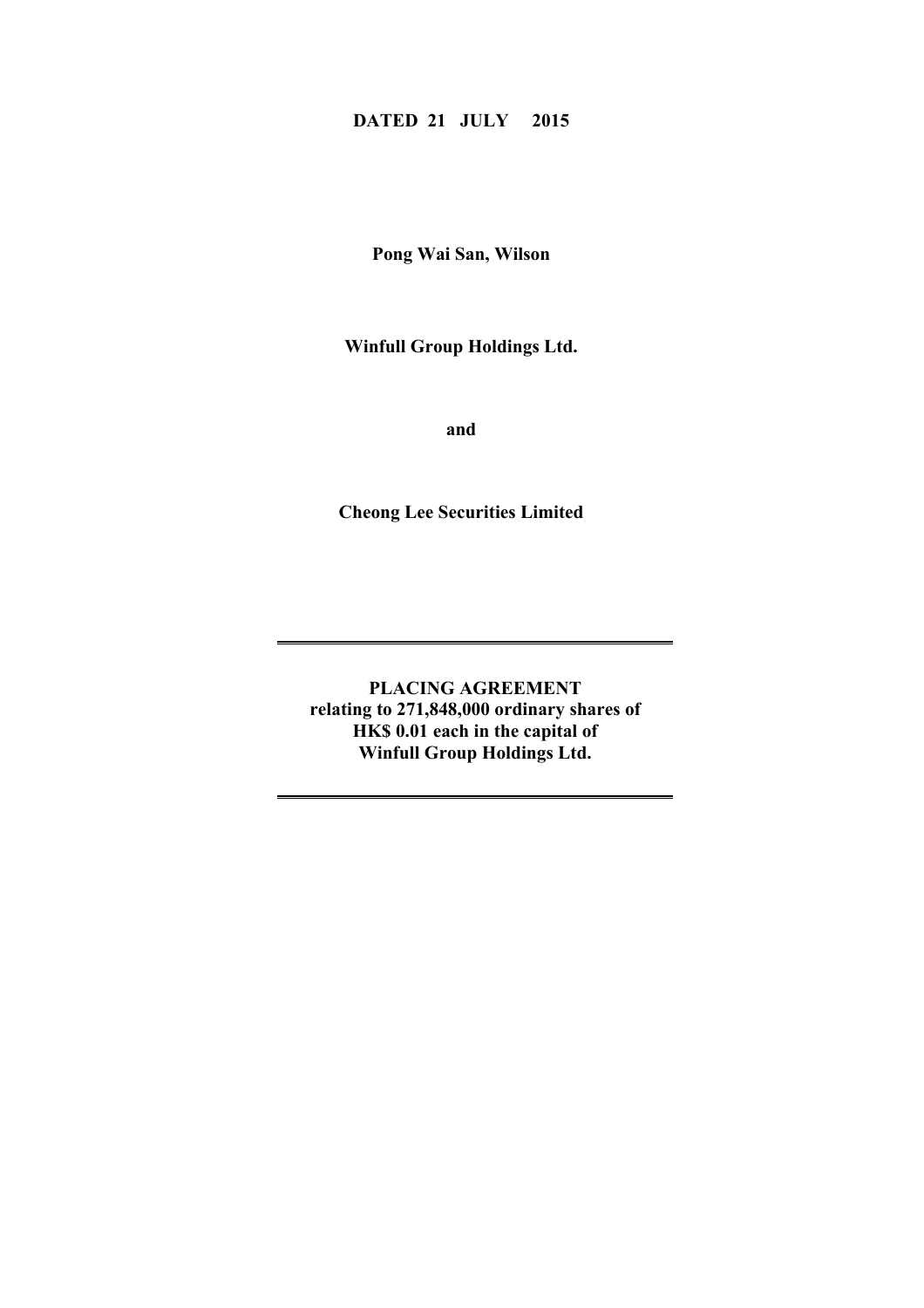# **THIS PLACING AGREEMENT** is made on 21 July 2015

# **BETWEEN:**

- (1) **Pong Wai San, Wilson** of Unit A, 6<sup>th</sup> Floor 9 Oueen's Central, Hong Kong (the **"Vendor")**;
- (2) **Winfull Group Holdings Ltd.**, a company incorporated with limited liability in the Cayman Islands whose principal place of business in Hong Kong is at Unit A,  $6^{th}$  Floor 9 Queen's Central, Hong Kong (the "**Company**"); and
- (3) **Cheong Lee Securities Limited,** a company incorporated with limited liability in Hong Kong whose registered office is at Room 1106, 11/F, Mass Mutual Tower, 38 Gloucester Road, Wanchai, Hong Kong,(the **"Placing Agent"**).

## **WHEREAS:**

(A) The Company is incorporated with limited liability in the Cayman Islands and has an authorised share capital of HK\$100,000,000 divided into 10,000,000,000 shares of HK\$0.01 each (**"Shares"**) of which 2,718,500,000 Shares have been issued and are fully paid and all of which are listed on the Stock Exchange.

(B) The Vendor is the beneficial owner of 352,176,000 Shares.

(C) The Placing Agent, in reliance upon the representations, warranties and undertakings of the Vendor and the Company contained herein, has agreed as agent of the Vendor and on a best efforts basis, to procure purchasers to purchase a total of up to 271,848,000 Shares owned by the Vendor at the Placing Price upon the terms and subject to the conditions set out in this Agreement.

# **NOW IT IS HEREBY AGREED** as follows:

### **1. INTERPRETATION**

1.1 This Agreement shall be interpreted in accordance with the provisions of Schedule 1 .

### **2. PLACING OBLIGATIONS**

### **Placing Shares**

2.1 The Vendor agrees to sell, or procure the sale of, the Placing Shares and the Placing Agent agrees as agent of the Vendor during the Placing Period and on a best efforts basis, to procure (either itself or through its associates) not less than six Placees to purchase the Placing Shares at the Placing Price (together with such Hong Kong stamp duty, brokerage, SFC transaction levy and Stock Exchange trading fee payable by the purchasers) on the terms and subject to the conditions set out in this Agreement.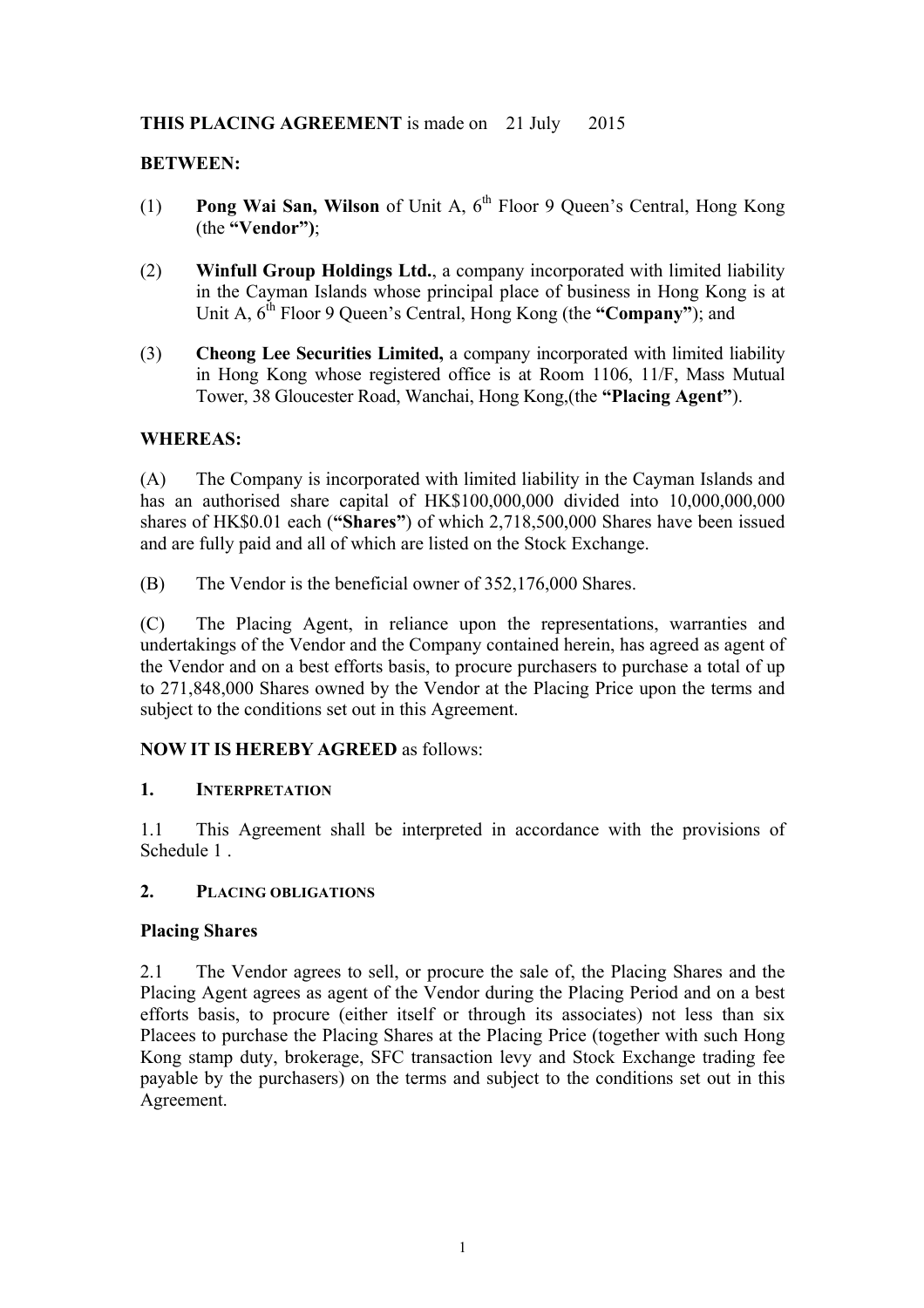# **Election**

2.2 At any time the Placing Agent may elect that some or all of the Placing Shares are purchased by it as principal from the Vendor at the Placing Price. If an election has been made, the Placing Shares may be on sold by the Placing Agent as principal to purchasers at any price(s) as the Placing Agent in its discretion may determine, without being under any obligation to notify the Vendor of such election or of the number of Placing Shares so purchased as principal or of the price(s) at which those Shares are sold to purchasers. For the avoidance of doubt, this Clause 2.2 does not impose any obligation on the part of the Placing Agent to purchase the Placing Shares as principal.

# **3. APPOINTMENT OF THE PLACING AGENT AND THE PLACING**

# **Appointment**

3.1 The Vendor hereby appoint the Placing Agent to the exclusion of all others as its/his sole agent to procure, on a best efforts basis, Placees to purchase the Placing Shares on the terms and subject to the conditions set out in this Agreement and the Placing Agent, relying on the representations, warranties and undertakings on the part of the Vendor and the Company contained herein, accepts such appointment on the terms and subject to the conditions set out in this Agreement. Subject as specifically provided in this Agreement, any transaction carried out by the Placing Agent pursuant to this Agreement (other than any purchase by the Placing Agent of Placing Shares as principal) shall constitute a transaction carried out at the request of the Vendor and as agent and not on account of or for the Placing Agent. The Placing Agent shall not be responsible for any loss or damage to any party in connection with the Placing save to the extent of any loss or damage as determined by final judgement of a court of competent jurisdiction to have been caused directly and primarily by any gross negligence, wilful default or fraud on the part of the Placing Agent.

# **Authority**

3.2 The Vendor hereby agree and confirm that the foregoing appointment confers on the Placing Agent in accordance with the provisions hereof all powers, authorities and discretions on his behalf which are necessary for, or reasonably incidental to, the Placing (including the power and authority to delegate its functions hereunder to any other person or persons to act as agent or agents of the Placing Agent), and hereby agrees to ratify and confirm everything which the Placing Agent (and its agent(s) and sub-placing agent(s)) shall lawfully do or have done pursuant to or in anticipation of such appointment, powers, authorities and discretions. The Vendor agree, promptly on request by the Placing Agent, to execute or do, or procure that there shall be executed and done, all such documents, authorisations, notices, acts and things as the Placing Agent may deem necessary for such purposes.

# **Placing**

3.3 The Placing Shares shall, subject as provided in Clause 2.2, be offered by the Placing Agent as agent for the Vendor at the Placing Price (together with such Hong Kong stamp duty and Stock Exchange trading fee, SFC transaction levy and brokerage as may be payable by buyers) during the Placing Period. The offer of the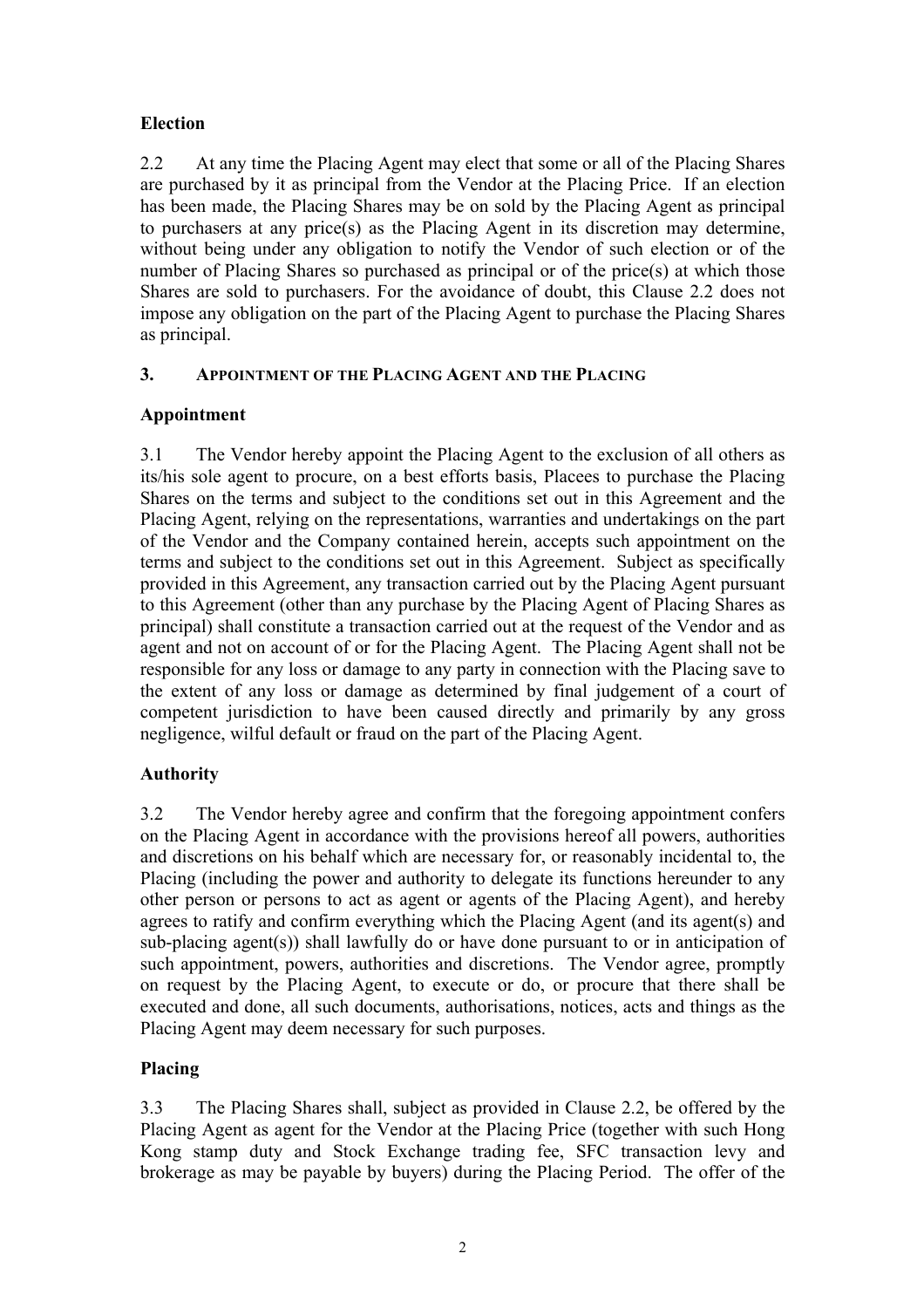Placing Shares to Placees by the Placing Agent shall be conditional upon this Agreement not having been terminated prior to Completion.

# **Cooperation**

3.4 The Placing Agent will, to the extent that it may reasonably do so, cooperate with the Company and the Vendor to assist the Company and the Vendor to comply with any applicable law, regulation or direction of the Stock Exchange, the Securities and Futures Commission or any other applicable regulatory body in connection with the Placing.

# **No fiduciary duty**

3.5 The Company and the Vendor acknowledge that in connection with the Placing the Placing Agent (a) has acted at arms length and owes no fiduciary duties to, the Company or the Vendor or any other person, (b) owes the Company and the Vendor only those duties and obligations set forth in this Agreement and (c) may have interests that differ from those of each of the Company and the Vendor. The Company and the Vendor each waives to the fullest extent permitted by applicable law any claims it/he may have against the Placing Agent arising from an alleged breach of fiduciary duty in connection with the Placing.

# **4. COMPLETION**

# **CCASS deposit**

4.1 To the extent (if any) that the Placing Shares are not already deposited and held in CCASS, the Vendor will take all steps required to deposit the Placing Shares into CCASS on or before 9:30 a.m. on 22 July 2015 (or such other time and date agreed between the parties) and provide sufficient confirmation of the same to the Placing Agent. All costs incurred in connection with depositing the Placing Shares in CCASS will be borne by the Vendor. The Vendor shall take such action as the Placing Agent may request to deposit the Placing Shares in CCASS in accordance with the requirements of the General Rules and the Operational Procedures and to facilitate the settlement of the Placing.

# **CCASS Completion**

4.2 Completion will take place in respect of the Placing Shares in accordance with the provisions of Schedule 2 .

# **Clear title on delivery**

4.3 The Vendor shall procure that all Placing Shares delivered at Completion in accordance with the preceding provisions of this Clause 4 shall be free and clear of all Liens and have all rights attaching thereto at the date of this Agreement, including the right to receive all dividends or other distributions declared, made or paid on the Placing Shares at any time after the date of this Agreement.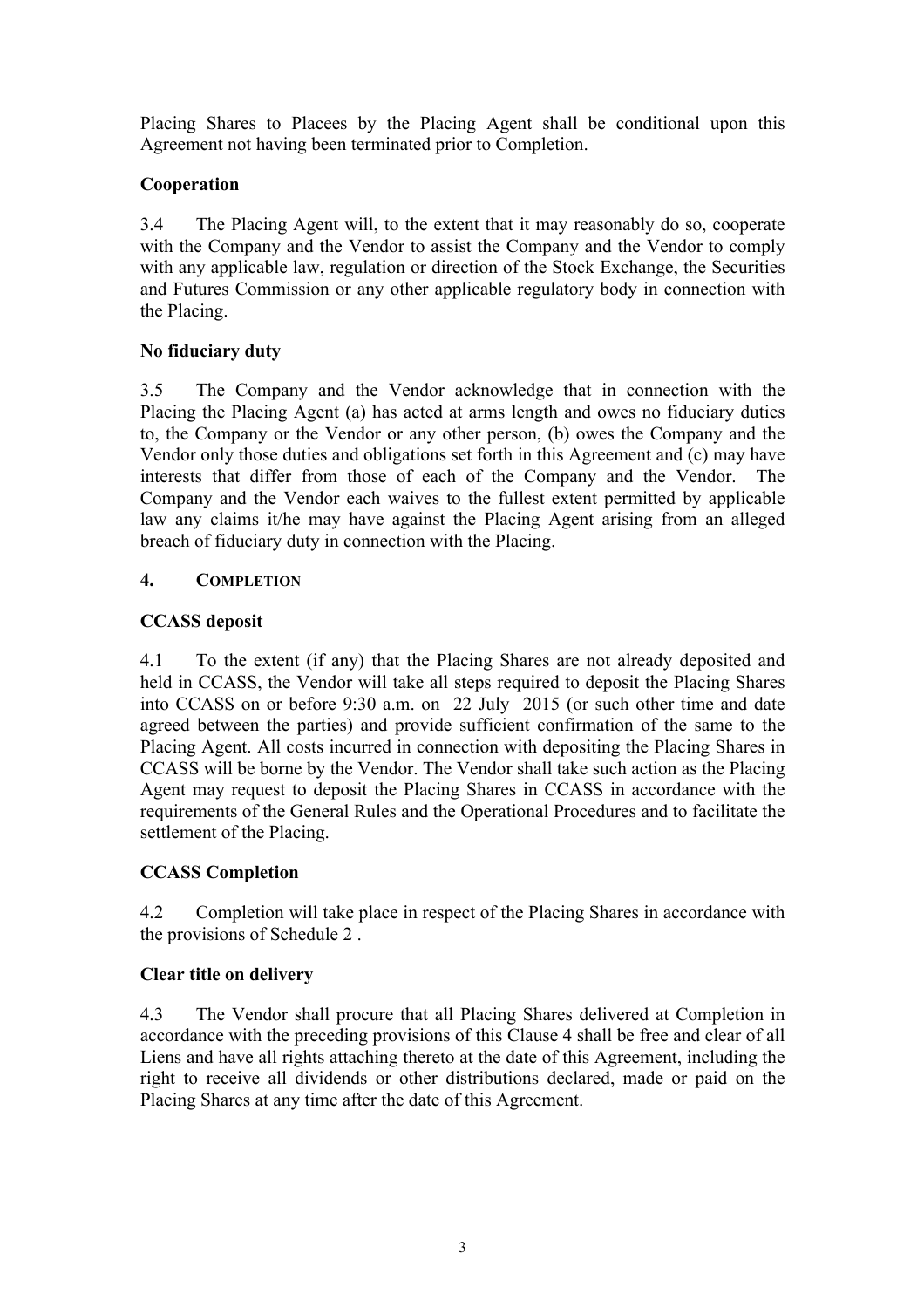# **5. COMMISSION AND EXPENSES**

# **Commission**

5.1 In consideration of the services of the Placing Agent in relation to the Placing, the Vendor shall pay the Placing Agent, a placing commission of five (5) per cent. of the aggregate Placing Price of the Placing Shares (the **"Commission"**).

# **Deduction**

5.2 The Placing Agent is hereby authorised to deduct the Commission from the payment to be made by it to the Vendor pursuant to paragraph (b) of Schedule 2 for the purposes of paying the same on the Vendor's behalf. The Placing Agent shall be entitled to charge and receive from its placees brokerage at such rate as determined by it.

# **Placing expenses**

5.3 In addition to the Commission referred to above, the Vendor will pay all costs incurred for depositing (and/or the withdrawing of) the Placing Shares in CCASS, all Hong Kong seller's ad valorem stamp duty, fixed duty on the instruments of transfer, and seller's Stock Exchange trading fee, SFC transaction levy and brokerage as may be payable in respect of the sale of the Placing Shares to the Placees and, where appropriate, to the Placing Agent, which amounts the Placing Agent is hereby authorised and requested to deduct from the payments to be made by it to the Vendor pursuant to paragraph (b) of Schedule 2 for the purposes of paying the same on the Vendor's behalf. For the avoidance of doubt, the Company shall reimburse all the costs and commission borne by the Vendor in connection with the Placing.

5.4 The Vendor will pay the Placing Agent's legal costs and expenses reasonably incurred in connection with the Placing if the Placing Share(s) is/are successfully placed by the Placing Agent, which amounts the Placing Agent is hereby authorised and requested to deduct from the payments to be made by it to the Vendor pursuant to paragraph (b) of Schedule 2 for the purposes of paying the same on the Vendor' behalf. However, if no Placing Shares are successfully placed by the Placing Agent, the Placing Agent shall bear its legal costs and expenses reasonably incurred in connection with the Placing.

5.5 Unless otherwise provided herein the parties shall bear their own costs and expenses in connection with the Placing.

# **Grossing up**

5.6 All payments to be made pursuant to this Clause 5 shall be made in full without any set-off, deduction or withholding for or on account of any taxation unless the payer will pay to the payee such increased amount as will result, after the deduction or withholding of the relevant tax, in the receipt by the payee of a net amount equal to the full amount which would otherwise have been received by it had no such deduction or withholding been made.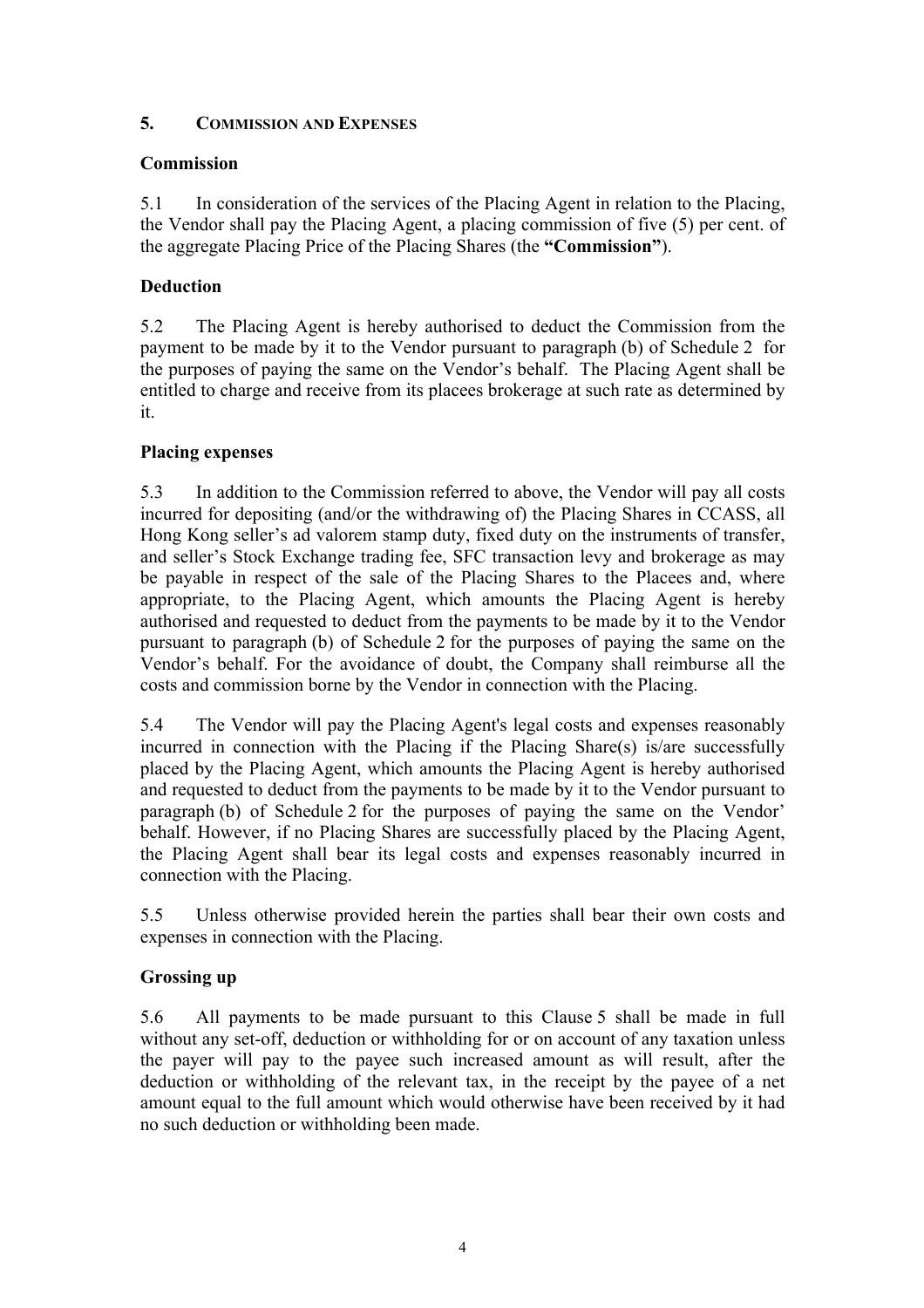# **6. WARRANTIES AND INDEMNITY**

# **Warranties**

6.1 The Vendor and the Company jointly and severally represent, warrant and undertake to the Placing Agent as set out in Schedule 3 . Such representations, warranties and undertakings (as specified above) shall be deemed to be repeated on the Closing Date with reference to the facts then subsisting and shall remain in full force and effect notwithstanding completion of the Placing and the sale of the Placing Shares to the Placees and, where appropriate, to the Placing Agent. Each of the Vendor and the Company shall notify forthwith, at any time prior to Completion, the Placing Agent of any change which would or would be likely to render untrue or inaccurate any of the representations, warranties or undertakings set out in Schedule 3 if such representations, warranties and undertakings were to be given and made at such time, and promptly take any such steps as may be reasonably requested by the Placing Agent to remedy and/or failing which publicise, the same.

# **Indemnity**

6.2 The Company and the Vendor jointly and severally undertake to the Placing Agent for itself and as trustee for each other Indemnified Person to indemnify each Indemnified Person against any losses, liabilities, costs, claims, actions and demands (including any expenses arising in connection therewith) which an Indemnified Person may incur, or which may be made against an Indemnified Person, in each case arising out of or in connection with the performance of its obligations hereunder or any transactions contemplated hereby, and will reimburse the Indemnified Person for all actual costs, charges and expenses which it has paid or incurred in connection with investigating, disputing or defending any such action or claim provided that such indemnity and/or obligation to reimburse shall not apply to the extent that the same has been finally determined by a court of competent jurisdiction to have arisen out of the gross negligence, wilful default or fraud of any Indemnified Person.

# **Limitation of liability**

6.3 Each of the Vendor and the Company agrees that none of the Indemnified Persons will have any liability (save for the obligations imposed on them under this Agreement and liability which is finally judicially determined to have resulted solely from fraud, wilful default or gross negligence) to the Vendor or the Company or any other person, directly or indirectly, arising out of or in connection with the Placing or any transactions contemplated hereby.

# **Continuity**

6.4 The foregoing provisions of this Clause shall remain in full force and effect notwithstanding Completion.

# **7. CONDITIONS**

7.1 The obligation of the Placing Agent to proceed to Completion is conditional upon: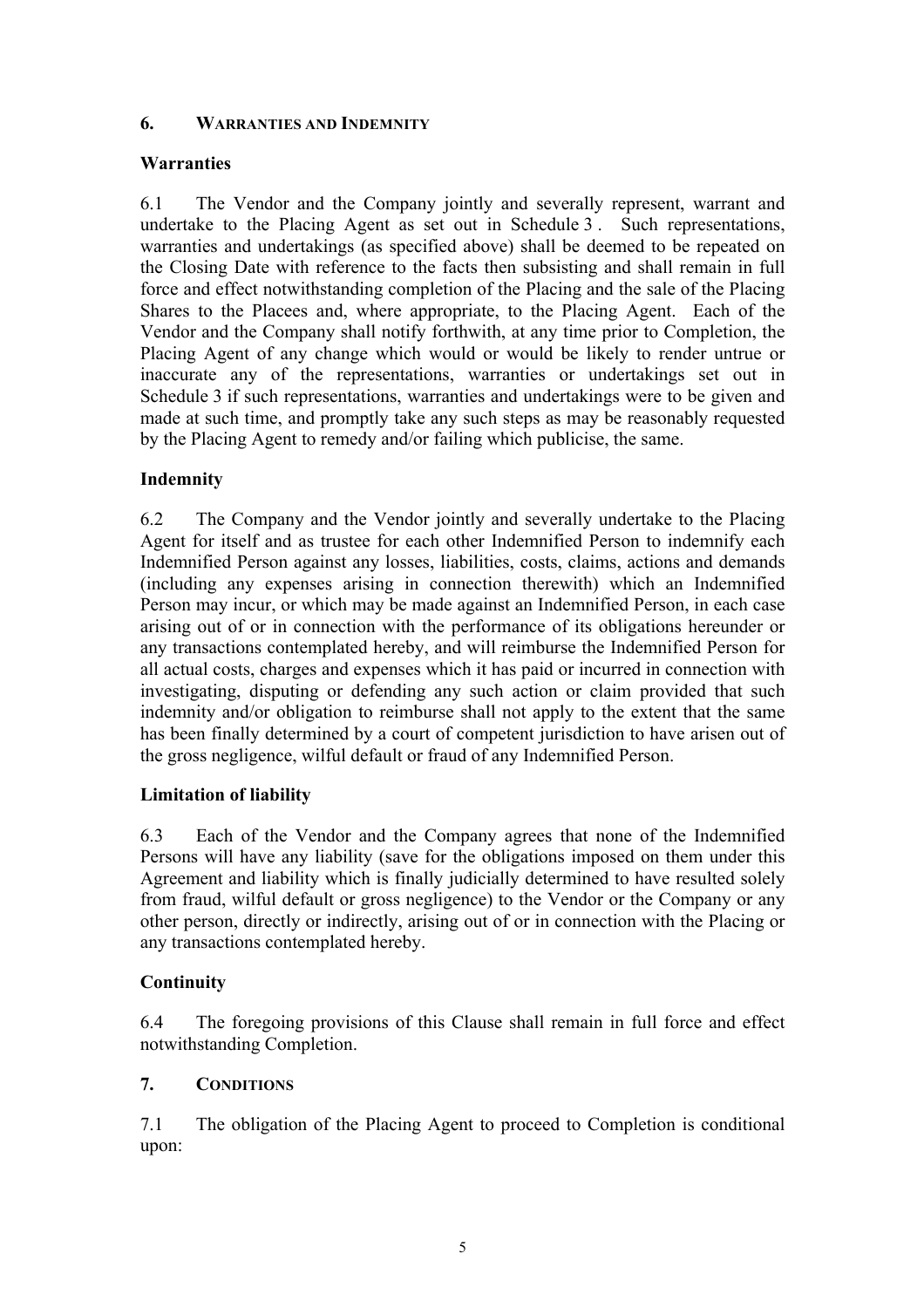(a) the Subscription Agreement having been entered into by the parties thereto and not subsequently having been revoked, terminated or modified;

(b) there not having occurred at any time prior to Completion (i) any breach of, or any event rendering untrue, incorrect or breached, any of the representations, warranties or undertakings referred to in this Agreement or (ii) any breach of, or failure to perform, any of the other obligations of the Company or the Vendor which are required to be performed at or before Completion;

(c) there not having occurred:

(i) any event, or series of events beyond the reasonable control of the Placing Agent (including, without limitation, acts of government, strikes, labour disputes, lock-outs, fire, explosion, flooding, civil commotion, economic sanctions, epidemic, pandemic, outbreak of infectious disease, terrorism, outbreak or escalation of hostilities (whether local, national or international), acts of war and acts of God);

(ii) any change, or development (whether or not permanent) involving a prospective change, in or affecting the business, general affairs, management, prospects, assets and liabilities, shareholders' equity, results of operations or position, financial or otherwise, of the Company or the Group as a whole, whether or not arising in the ordinary course of business;

(iii) any change (whether or not permanent) or any development (whether or not permanent) involving a prospective change or any crisis in local, national or international financial, political, economic, legal, military, industrial, fiscal, regulatory, currency or market conditions (including, without limitation, conditions in the stock and bond markets, money and foreign exchange markets, interbank markets and credit markets and conditions with respect to interest rates in Hong Kong or otherwise) or foreign exchange controls in Hong Kong or overseas or any occurrence of a combination of any such changes or developments or crises or any deterioration of any such conditions;

(iv) the commencement by any state, governmental, judicial, regulatory or political body or organisation of any action against any director of the Company or an announcement by any state, governmental, judicial, regulatory or political body or organisation that it intends to take any such action; or

(v) the introduction of any new law or regulation or any change (whether or not permanent) or development (whether or not permanent) involving a prospective change in existing laws or regulations or the interpretation or application thereof by any court or other competent authority,

which individually or together, in the sole opinion of the Placing Agent, prejudices or is likely to prejudice materially the success of the Placing or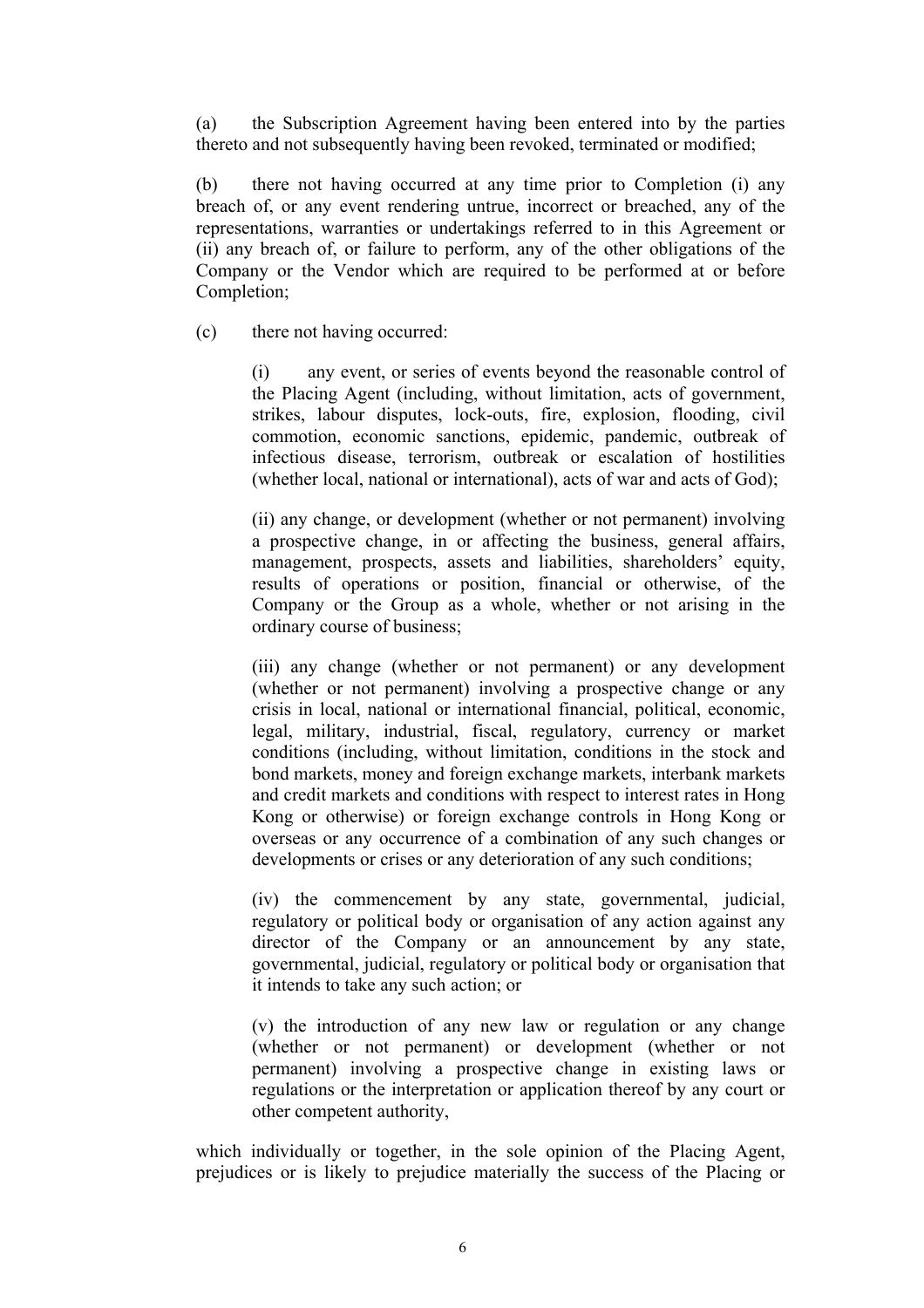dealings in the Placing Shares in the secondary market or makes it or is likely to make it impracticable or inadvisable or inexpedient to proceed with the offer, sale, distribution or delivery of the Placing Shares on the terms and in the manner contemplated herein; and

(d) there not having occurred at any time prior to Completion (i) the imposition of any moratorium, suspension or material restriction on trading in shares or securities generally on the Stock Exchange, or in any securities of the Company on any stock exchange or over the counter market or (ii) any material disruption in securities settlement, payment or clearance services in Hong Kong or the People's Republic of China or (iii) the imposition of any moratorium on commercial banking activities by the authorities in Hong Kong or the People's Republic of China or the United States Federal or New York State authorities.

Each of the Vendor and the Company undertakes promptly to inform the Placing Agent of any matter or circumstance which comes to the attention of any of them which may fall within sub-Clauses (a) to (d) above. If any of such conditions shall not have been fulfilled or (alternatively) waived by the Placing Agent (upon such terms as the Placing Agent may deem necessary) by Completion, this Agreement and the obligations of the Placing Agent hereunder shall ipso facto cease and terminate at that time (or at such earlier time as the relevant condition shall have become incapable of fulfilment and the Placing Agent shall have determined not to waive fulfilment and notified the same to the Vendor and the Company) and no party shall be under any liability to any other for costs, damages, charges, compensation or otherwise under this Agreement, except (i) in relation to outstanding liabilities for incurred costs and expenses described in Clauses 5.3 and 5.4 and obligations, agreements and liabilities arising prior to such termination (including liabilities arising prior to such termination under the representations, warranties and undertakings referred to in Clause 6.1) and (ii) that the provisions of Clause 6 shall remain in full force and effect.

# **8. LOCK UP**

There is no lock-up undertaking to be given by the Company and the Vendor.

# **9. NO ANNOUNCEMENTS**

9.1 Save as otherwise required by law or by the Stock Exchange or the Securities and Futures Commission of Hong Kong, each of the Vendor and the Company hereby undertakes that no public announcement or communication (other than the Placing Announcement) in relation to the Placing shall be made or despatched by the Company or the Vendor between the date hereof and the day falling one week after the Closing Date without the prior written consent of the Placing Agent as to the content, timing and manner of making or despatch thereof.

### **10. SUBSCRIPTION AGREEMENT**

10.1 The Vendor and the Company hereby undertake to the Placing Agent that: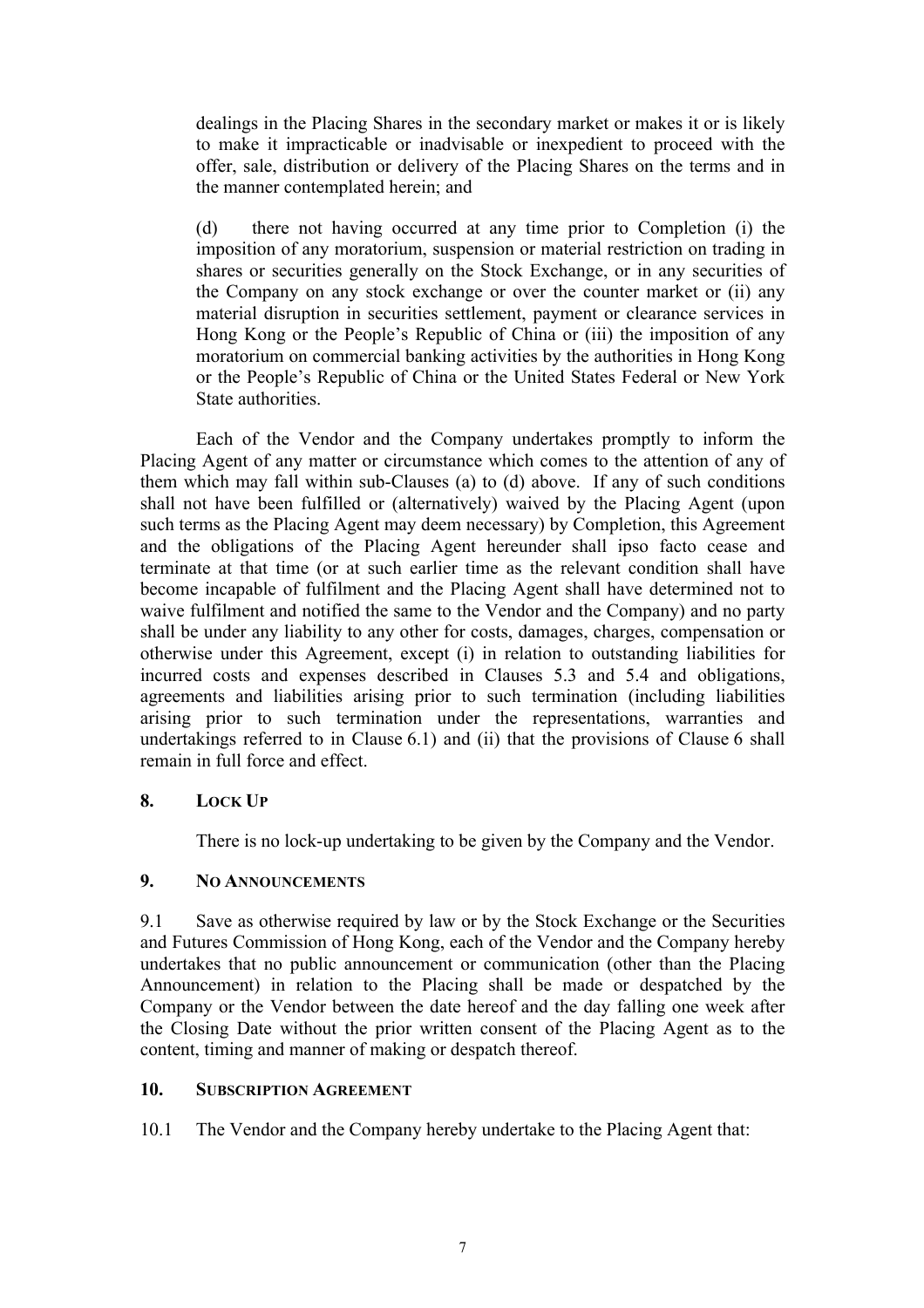(a) they will not make any alteration to the terms or conditions of the Subscription Agreement without the prior written consent of the Placing Agent; and

(b) they will fully and promptly perform the Subscription Agreement in accordance with its terms and will take all such steps and execute all such documents as may be necessary or desirable for the Subscription Agreement to become unconditional and to be completed.

#### **11. ASSIGNMENT; FURTHER PERFORMANCE**

11.1 This Agreement shall be binding on and ensue for the benefit of the successors of the parties but none of the parties may assign or transfer any of their rights or obligations under this Agreement.

11.2 The Vendor and the Company shall from time to time do any acts and things and execute any agreements or other documents or instruments (including, without limitation, any supplement or amendment to this Agreement) as the Placing Agent may reasonably request in order to give effect to the Placing and the provisions of this Agreement.

## **12. TIME**

12.1 Time shall be of the essence of this Agreement.

## **13. NOTICES**

13.1 All notices delivered hereunder shall be in writing and shall be communicated to the following addresses:

If to the Vendor, to:

Unit A,  $6^{th}$  Floor 9 Queen's Central, Hong Kong Facsimile: +852 2838 3298

Attention: Mr. Pong Wai San, Wilson

If to the Company, to:

Unit A, 6/F. 9 Queen's Road Central Hong Kong

Facsimile: +852 3007 0670

Attention: The Board of Directors

If to the Placing Agent, to:

Room 1106, 11/F, Mass Mutual Tower, 38 Gloucester Road, Wanchai, Hong Kong Facsimile: +852 3426 2674 Attention: Mr Kitty Yeung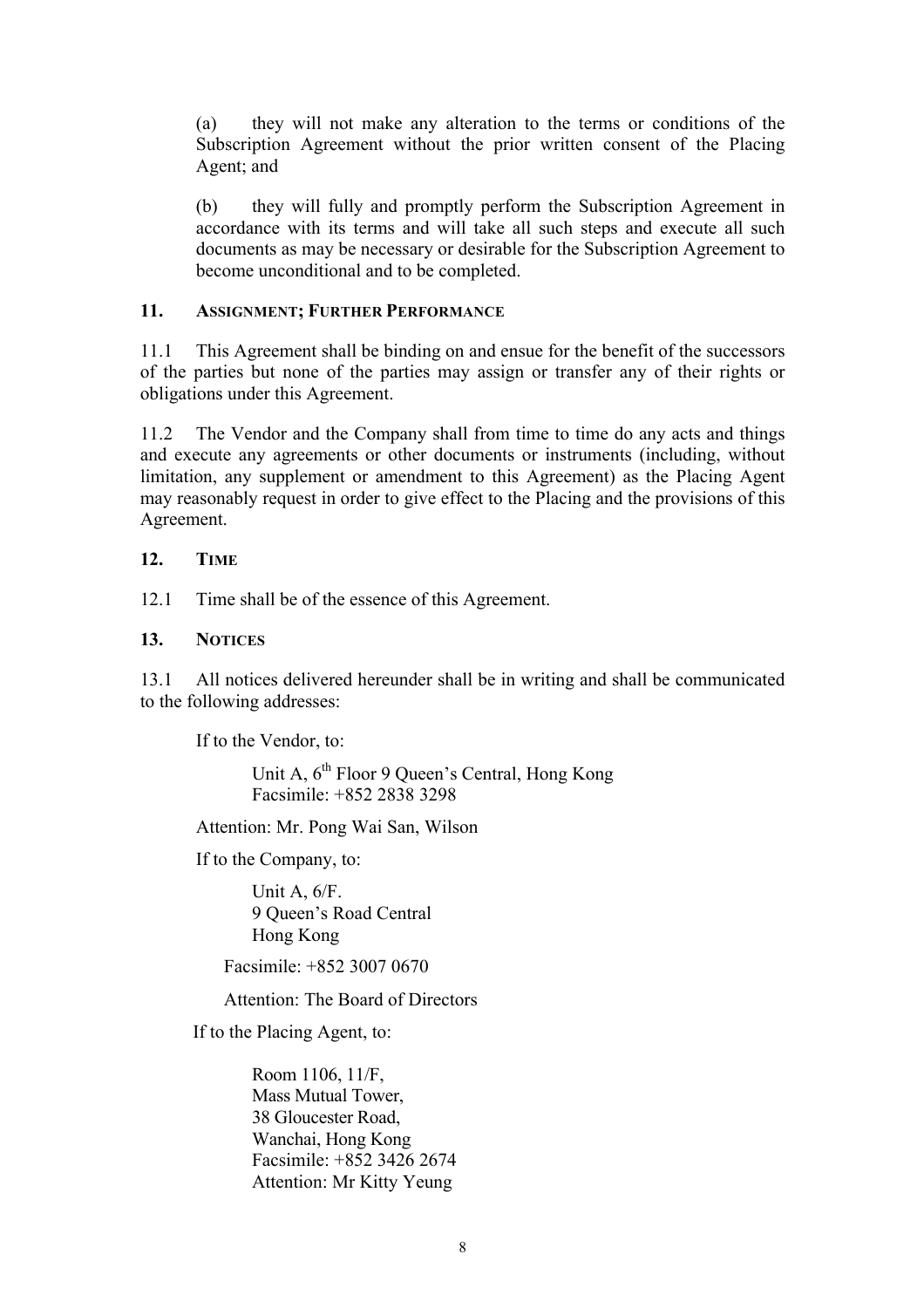13.2 Any such notice shall be served either by hand or by facsimile. Any notice shall be deemed to have been served, if served by hand, when delivered and if sent by facsimile, when despatched subject to confirmation of uninterrupted transmission by a transmission report provided that any notice despatched by facsimile after 5:00 p.m. on any day shall be deemed to have been received at 9:00 a.m. on the next Business Day. Any notice received on a Sunday or public holiday shall be deemed to be received on the next Business Day.

# **14. GOVERNING LAW; JURISDICTION**

14.1 This Agreement shall be governed by and construed in accordance with the laws of Hong Kong. This Agreement can be executed in any number of counterparts.

14.2 Each of the Parties hereto irrevocably:

(a) agrees that the courts of Hong Kong shall have exclusive jurisdiction in relation to any claim, dispute or difference arising out of or in connection with this Agreement and submits to the jurisdiction of such courts and agrees that any proceedings in respect of such claim, dispute or difference may be brought in such courts, provided that this submission to the jurisdiction of the Hong Kong courts shall not (and shall not be construed so as to) limit the Placing Agent's rights to bring proceedings in any other court of competent jurisdiction or concurrently in more than one jurisdiction; and

(b) waives any objection to the courts of Hong Kong on grounds of inconvenient forum or otherwise as regards proceedings in connection with this Agreement and agrees that a judgment or order of any such court in connection with this Agreement shall be conclusive and binding on it and may be enforced against it in the courts of any other jurisdiction.

14.3 To the extent that the Placing Agent, the Vendor or the Company has or can claim any immunity (sovereign or otherwise) from suits and proceedings in any jurisdiction and from all forms of execution, enforcement or attachment to which it or its property is now or may hereafter become entitled under the laws of any jurisdiction, the Placing Agent, the Vendor or the Company, as applicable, irrevocably waives and agrees not to claim any such immunity and declares that such waiver shall be effective.

14.4 If a third party, not being a party to this Agreement, commences proceedings against the Placing Agent in any court of competent jurisdiction arising out of or in connection with this Agreement ("**Third Party Proceedings**"), nothing in this clause 14 shall limit the Placing Agent's rights to join the Vendor and/or Company as parties to the Third Party Proceedings or to otherwise bring proceedings against the Vendor and/or the Company in connection with the Third Party Proceedings in such court in the jurisdiction in question.

14.5 Each of the Vendor and the Company agrees that the process by which any legal proceedings in Hong Kong are begun may be served on it/him by being delivered to the Company's principal place of business in Hong Kong as specified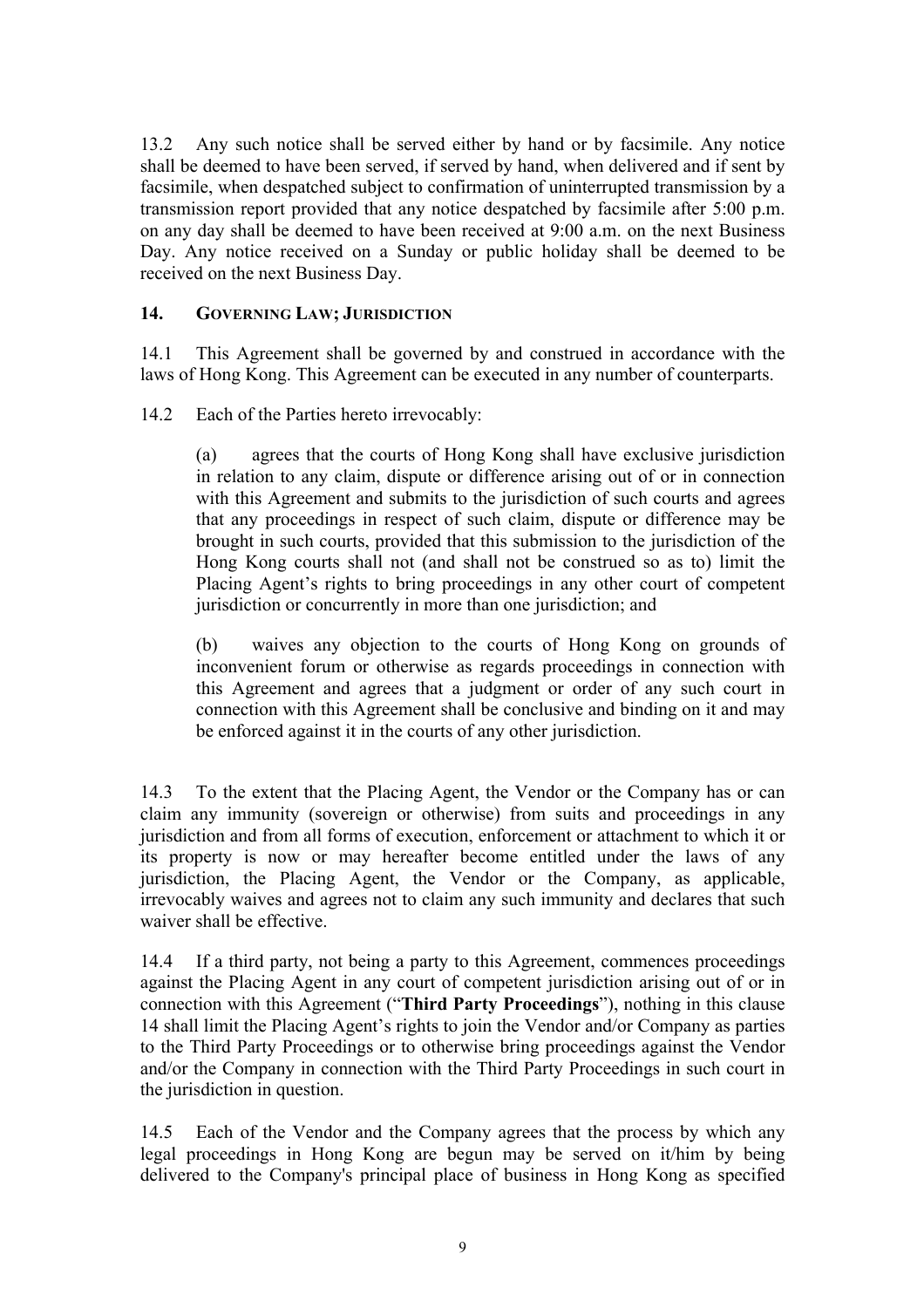above in this Agreement. If the Company or the Vendor ceases to have a place of business in Hong Kong, the Company or the Vendor (as the case may be) shall forthwith appoint a person in Hong Kong to accept service of process on their behalf in Hong Kong and notify the Placing Agent of such appointment, and, failing such appointment within fifteen days, the Placing Agent shall be entitled to appoint such a person by notice to the Company and the Vendor. Nothing contained herein shall affect the right to serve process in any other manner permitted by law.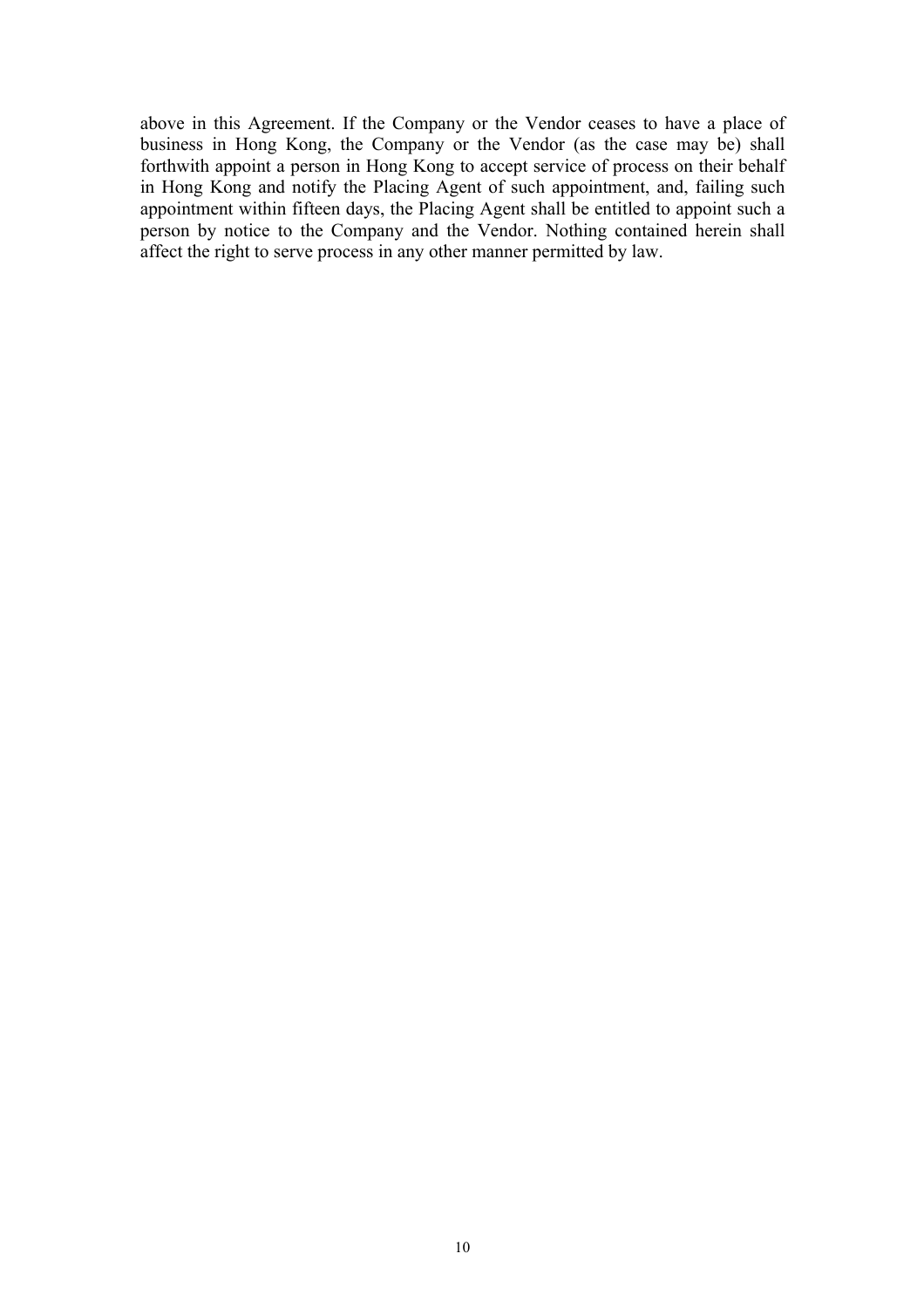IN WITNESS WHEREOF this Agreement has been entered into the day and year first above written.

 $\begin{pmatrix} 1 \\ 2 \end{pmatrix}$ 

 $\begin{pmatrix} 1 \\ 2 \end{pmatrix}$ 

 $\lambda$ 

SIGNED by Pong Wai San, Wilson in the presence of:

**SIGNED** by  $\mathcal{L}_{FE}$   $\mathcal{L}_{M}$  ( $\mathcal{L}_{H}$  for and on behalf of

**Winfull Group Holdings Limited** in the presence of:

 $\big)$  $\left\langle \right\rangle$ For and on behalf of<br>Winfull Group Holdings Limited  $\mathcal{L}$ Authorized Signature(s) .......

**SIGNED** by for and on behalf of **Cheong Lee Securities Limited** in the presence of: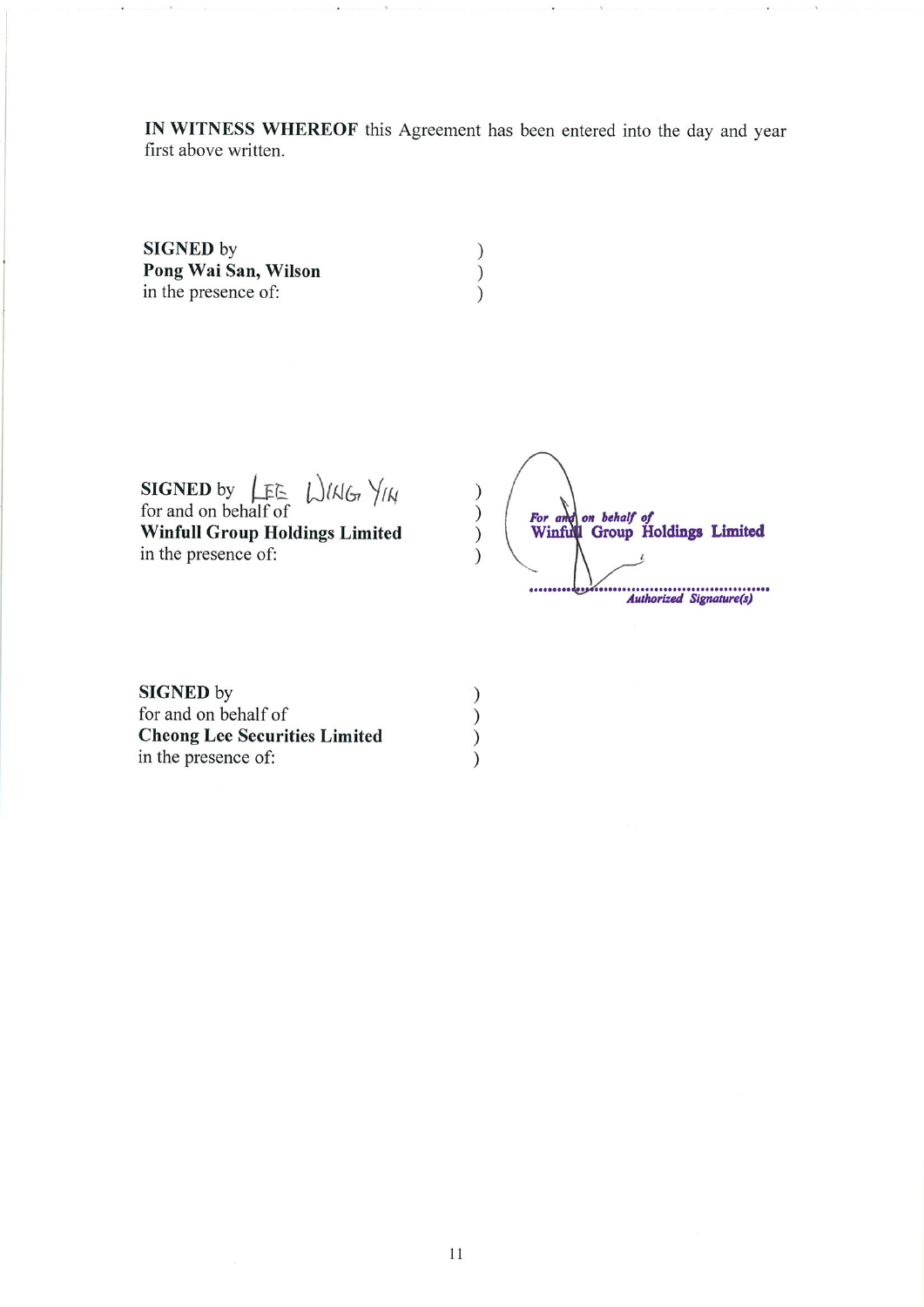**IN WITNESS WHEREOF** this Agreement has been entered into the day and year first above written.

**SIGNED** by <br> **Pong Wai San, Wilson** (b)<br>
in the presence of: (b) **Pong Wai San, Wilson** ) in the presence of:

Blow ong

| <b>SIGNED</b> by                      |  |
|---------------------------------------|--|
| for and on behalf of                  |  |
| <b>Winfull Group Holdings Limited</b> |  |
| in the presence of:                   |  |

| <b>SIGNED</b> by                     |  |
|--------------------------------------|--|
| for and on behalf of                 |  |
| <b>Cheong Lee Securities Limited</b> |  |
| in the presence of:                  |  |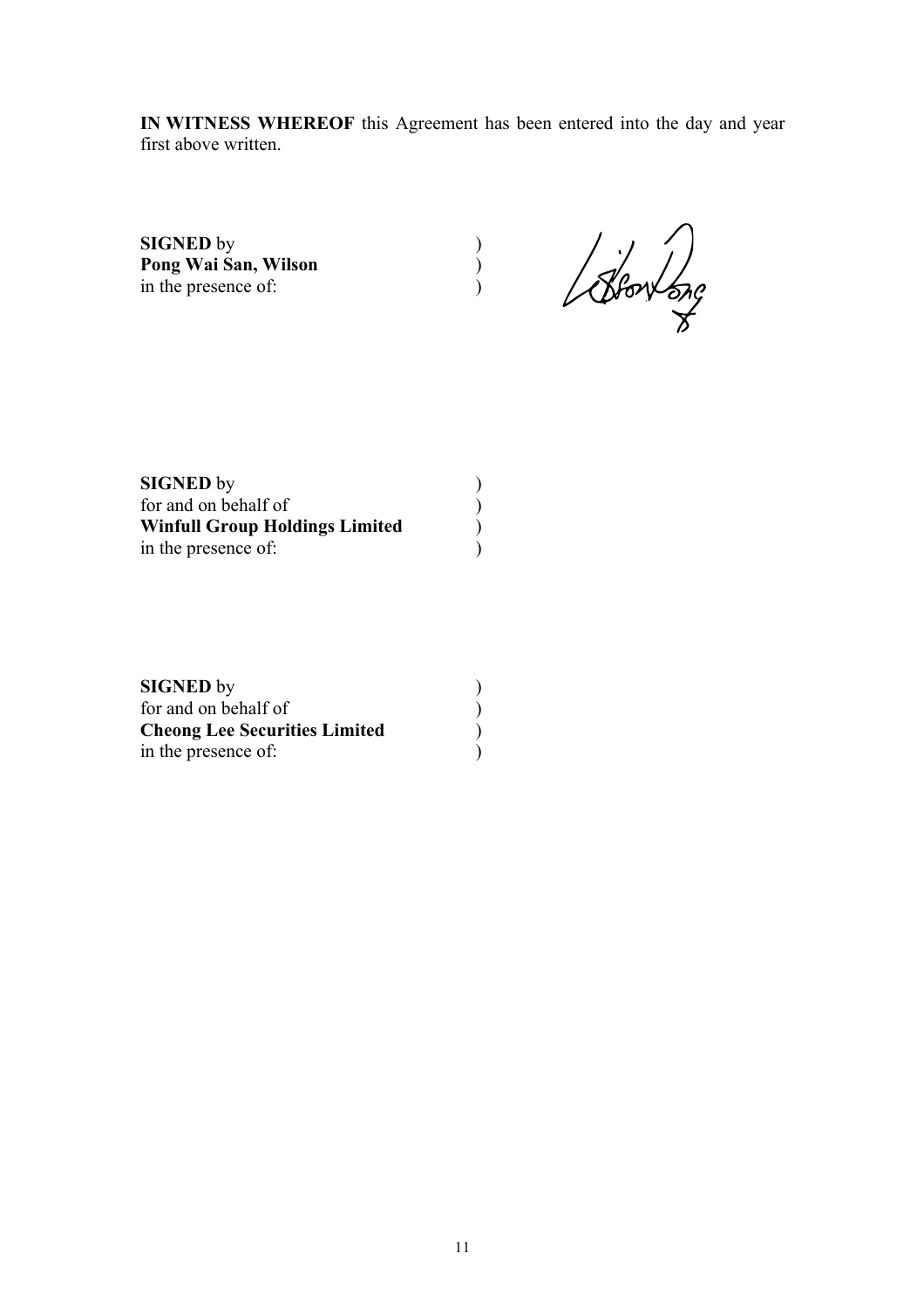IN WITNESS WHEREOF this Agreement has been entered into the day and year first above written.

 $\left\{ \right\}$ 

 $\overline{\mathcal{L}}$ 

 $\mathcal{C}$ 

 $\left(\begin{array}{c} 1 \\ 0 \end{array}\right)$ 

 $\tilde{)}$ 

 $\mathcal{C}$ 

 $\overline{\mathcal{L}}$ 

 $\overline{\mathcal{L}}$ 

 $\mathcal{E}$ 

**SIGNED by** Pong Wai San, Wilson in the presence of:

**SIGNED** by for and on behalf of **Winfull Group Holdings Limited** in the presence of:

**SIGNED** by for and on behalf of **Cheong Lee Securities Limited** in the presence of:

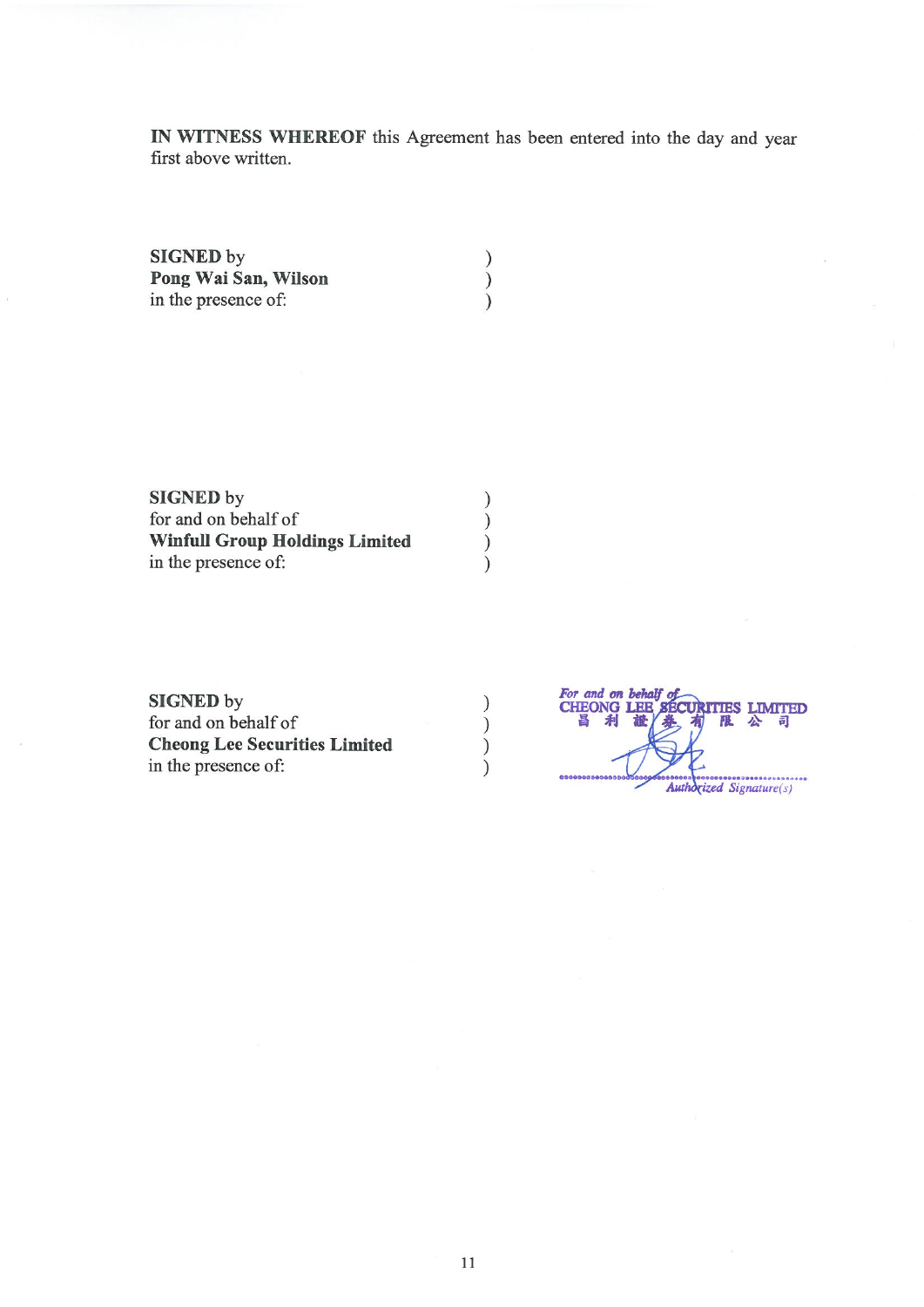### **SCHEDULE 1 Interpretation**

In this Agreement (including the Recitals) unless specifically provided otherwise or the context otherwise requires:

(a) the following expressions shall have the following meanings:

**"Accounts Date"** means 30 June 2014;

**"associates"** shall have the meaning ascribed thereto under Rule 1.01 of the Listing Rules;

**"Business Day"** means any day (excluding a Saturday) on which banks are generally open for business in Hong Kong;

**"CCASS"** means Central Clearing and Settlement System established and operated by HKSCC;

**"Closing Date"** means in relation to the Placing Shares, the Business Day after the date on which the conditions in Clause 7 are fulfilled but which shall not be later than the fourteenth  $(14<sup>th</sup>)$  date from the date of this Agreement, or such other time or date as the Vendor and the Placing Agent shall agree, on which completion of this Agreement shall take place pursuant to Clause 4 and Schedule 2:

**"Completion"** means completion of the obligations of the parties under this Agreement pursuant to Clause 4 and Schedule 2 ;

**"General Rules"** means the General Rules of CCASS from time to time in force;

**"Group"** means the Company and its Subsidiaries;

**"HKSCC"** means the Hong Kong Securities Clearing Company Limited;

**"HK\$"** or **"\$"** means Hong Kong Dollars, the lawful currency of Hong Kong;

**"Hong Kong"** means the Hong Kong Special Administrative Region of the People's Republic of China;

**"Indemnified Persons"** means each of the Placing Agent and any person or persons appointed as its sub-agent pursuant to Clause 3.2 together with their respective affiliates, their respective directors, officers, agents and employees and any other entity or person, if any, controlling the Placing Agent or any such sub-agent or any of their respective affiliates within the meaning of either Section 15 of the US Securities Act or Section 20 of the US Exchange Act and **"Indemnified Person"** means any one of them;

**"Interim Accounts Date"** means 31 December 2014;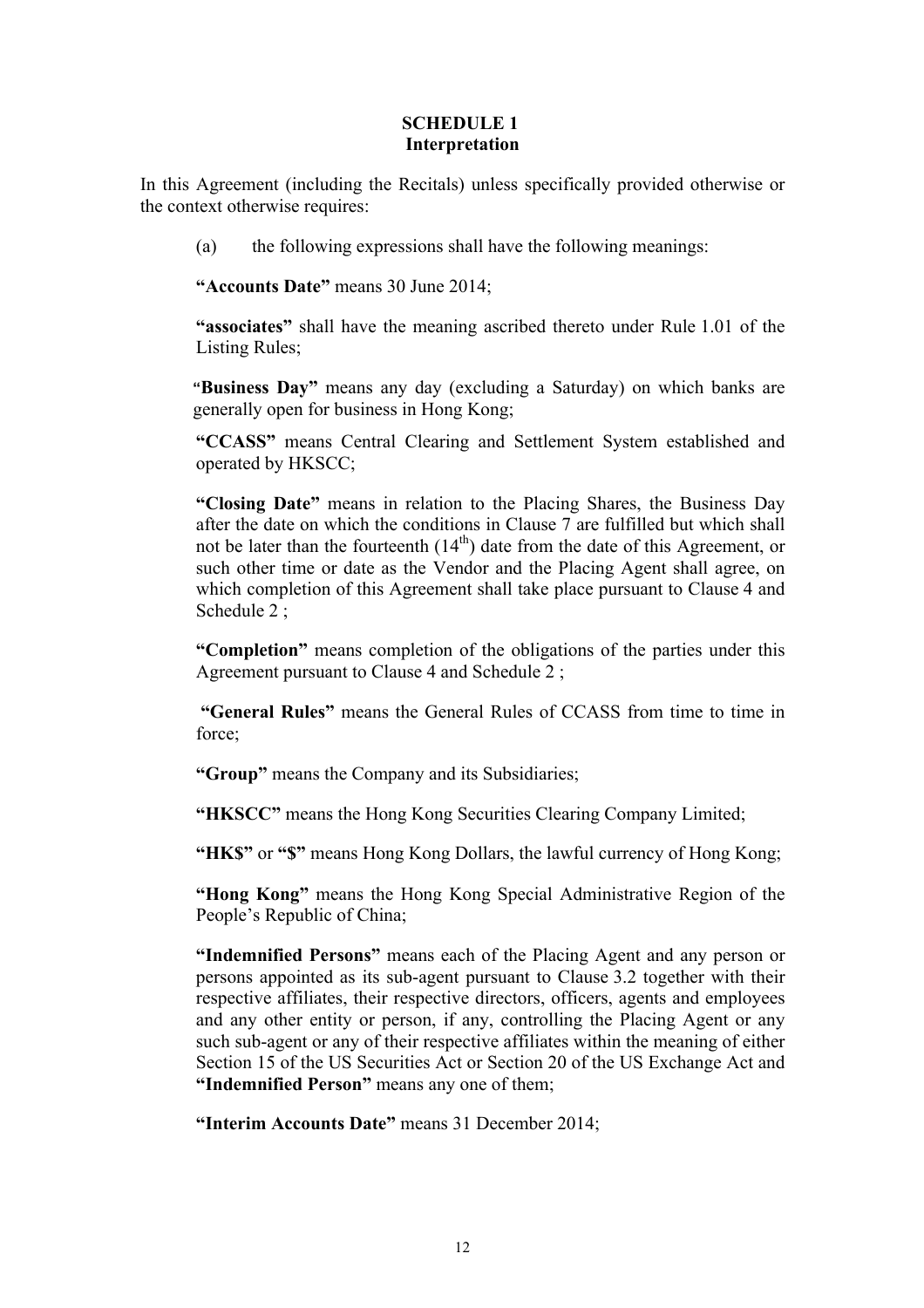**"Interim Announcement"** means the interim announcement of the Company, including its results for the six months ended on the Interim Accounts Date, released on 17 February 2015;

**"Liens"** means liens, charges, pledges, mortgages, securities interests, preemption rights, options, equities, trusts and any other encumbrances or third party rights or claims of any kind;

**"Listing Rules"** means the Rules Governing the Listing of Securities on the Stock Exchange from time to time;

**"New Shares"** means up to 271,848,000 Shares to be subscribed by the Vendor pursuant to the Subscription Agreement;

**"Operational Procedures"** means the Operational Procedures of HKSCC in relation to CCASS from time to time in force;

**"Participant"** means a person admitted for the time being by HKSCC as a participant of CCASS;

**"Placees"** means professional, institutional and other investors selected and procured by or on behalf of the Placing Agent as contemplated by this Agreement;

**"Placing"** means the placing by or on behalf of the Placing Agent and, where appropriate, the purchase as principal by the Placing Agent of the Placing Shares on the terms and subject to the conditions referred to herein;

**"Placing Announcement"** means the press announcement in the agreed form as set out in Schedule 4 proposed to be issued on behalf of the Company in substantially such form as soon as reasonably practicable immediately following the execution of this Agreement;

**"Placing Period"** means the period from execution of this Agreement up to the Closing Date;

**"Placing Price"** means HK\$0.46 per Placing Share;

**"Placing Shares"** means up to 271,848,000 Shares legally and beneficially held by the Vendor, representing approximately 9.99 per cent. of the existing issued share capital of the Company and approximately 9.09 per cent. of the issued share capital of the Company as enlarged by the issue of New Shares pursuant to the Subscription Agreement;

**"Previous Announcements"** means the annual report of the Company for the year ended on the Accounts Date, the Interim Announcement and all other announcements and circulars issued by the Company to the Stock Exchange and/or the shareholders of the Company since the Accounts Date;

**"Professional Investor Treatment Notice"** means the notice from the Placing Agent in the form set out in Schedule 6;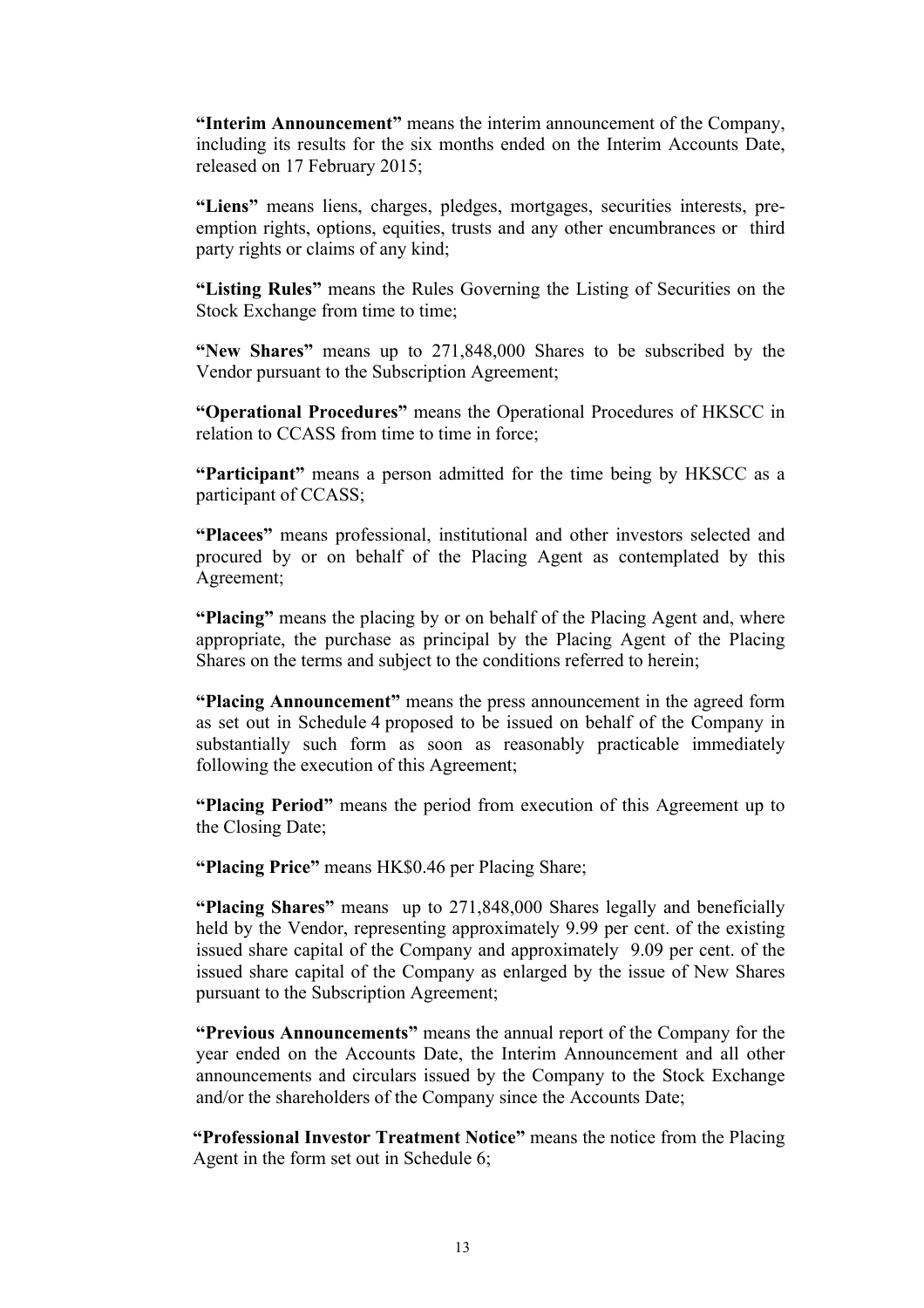**"QIB"** means a "qualified institutional buyer" as defined in Rule 144A;

**"Regulation D"** means Regulation D under the US Securities Act;

**"Regulation S"** means Regulation S under the US Securities Act;

**"Rule 144A"** means Rule 144A under the US Securities Act;

**"Securities and Futures Commission"** means the Securities and Futures Commission of Hong Kong;

**"Shares"** has the meaning given to it in recital (A);

**"Stock Exchange"** means The Stock Exchange of Hong Kong Limited;

**"Subscription"** means the subscription of new Shares pursuant to the Subscription Agreement;

**"Subscription Agreement"** means the agreement of even date herewith in the agreed form as set out in Schedule 5 , between the Vendor and the Company;

**"Subsidiary"** has the same meaning as in the Companies Ordinance (Cap.622 of the laws of Hong Kong);

**"Substantial shareholder"** shall have the meaning ascribed thereto under Rule 1.01 of the Listing Rules;

**"Takeovers Code"** means the Hong Kong Code on Takeovers and Mergers, as amended from time to time

**"United States"** has the meaning given in Regulation S;

**"US Exchange Act"** means the United States Securities Exchange Act of 1934, as amended; and

**"US Securities Act"** means the United States Securities Act of 1933, as amended;

(b) references to Clauses and the Schedules are to clauses of and the schedules to this Agreement;

(c) words importing the singular include the plural and vice versa; words importing a gender include every gender and references to persons include bodies corporate or unincorporated;

(d) any document expressed to be **"in the agreed form"** means a document approved by the parties hereto and for the purpose of identification signed by the Vendor, the Company and the Placing Agent;

(e) the words **"include"**, **"includes"** and **"including"** as used herein shall be construed as if followed by the words **"without limitation"**; and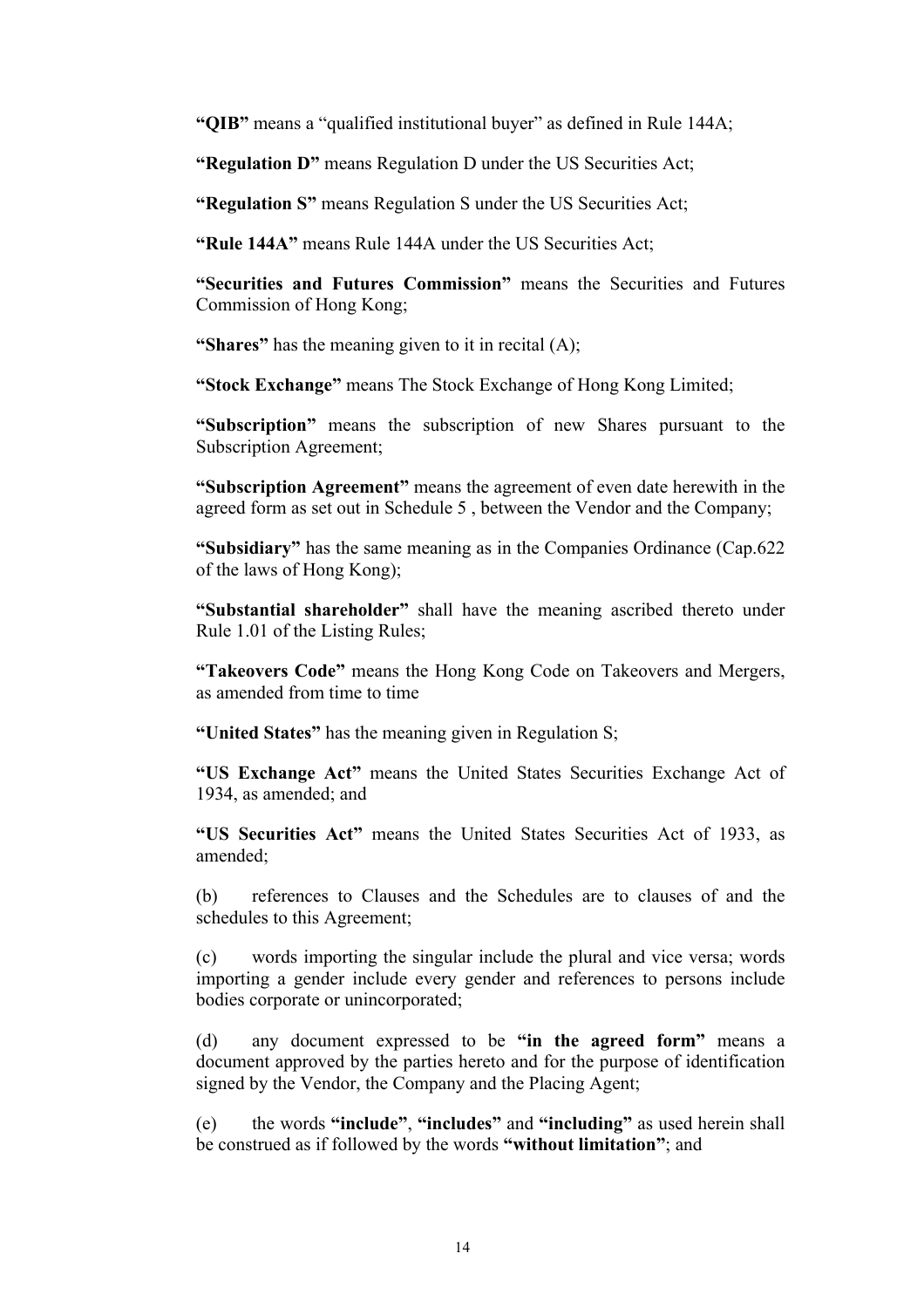(f) the Schedules shall constitute a part of, and are hereby incorporated into, this Agreement.

Headings are for convenience only and shall not affect the construction of this Agreement.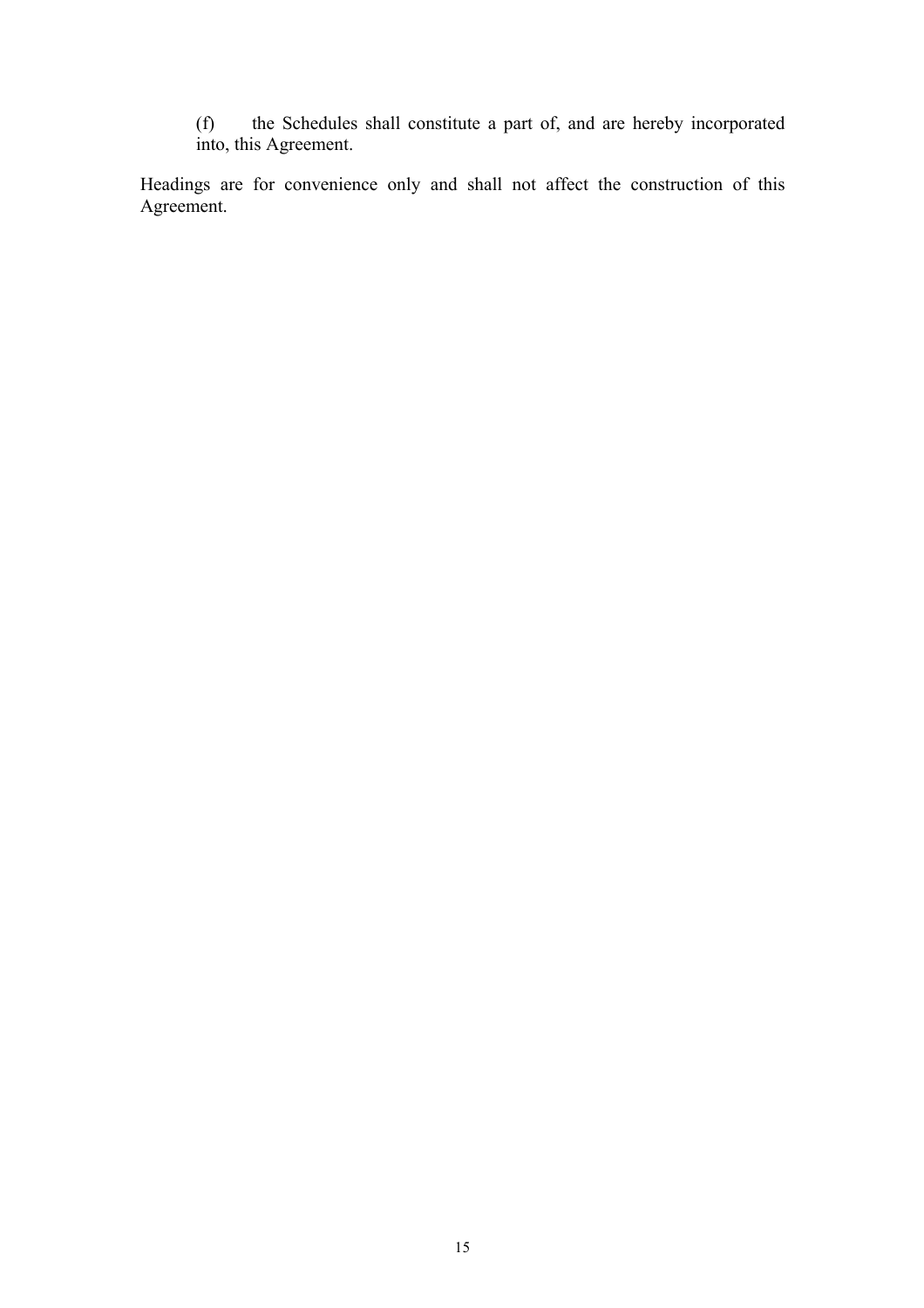### **SCHEDULE 2 Completion Mechanics**

1. Completion shall take place in CCASS on the basis of delivery-against-payment (DVP) settlement. On the Closing Date the Vendor shall procure that his designated Participant gives an irrevocable delivery instruction to effect a book-entry settlement of the Placing Shares on Completion in accordance with this Agreement and the General Rules and the Operational Procedures to the credit of the stock account of the Participants of the Placing Agent prior to Completion.

2. Against compliance by the Vendor with its/his obligations pursuant to paragraph (a) above and subject to Clause 7, the Placing Agent (or its nominee or agent) shall on the Closing Date make or procure the making of payment to the Vendor in Hong Kong dollars of the aggregate Placing Price of the Placing Shares (less the amounts referred to in Clause 5), the payment of which shall constitute a complete discharge of the Placing Agent's obligations to purchase the Placing Shares hereunder. Such payment shall be made for value on the Closing Date and to a bank account of the Company with a view to providing funds for payment of the Subscription, such funds will be received and held by the Company on trust for the Vendor pending application in payment of the Subscription.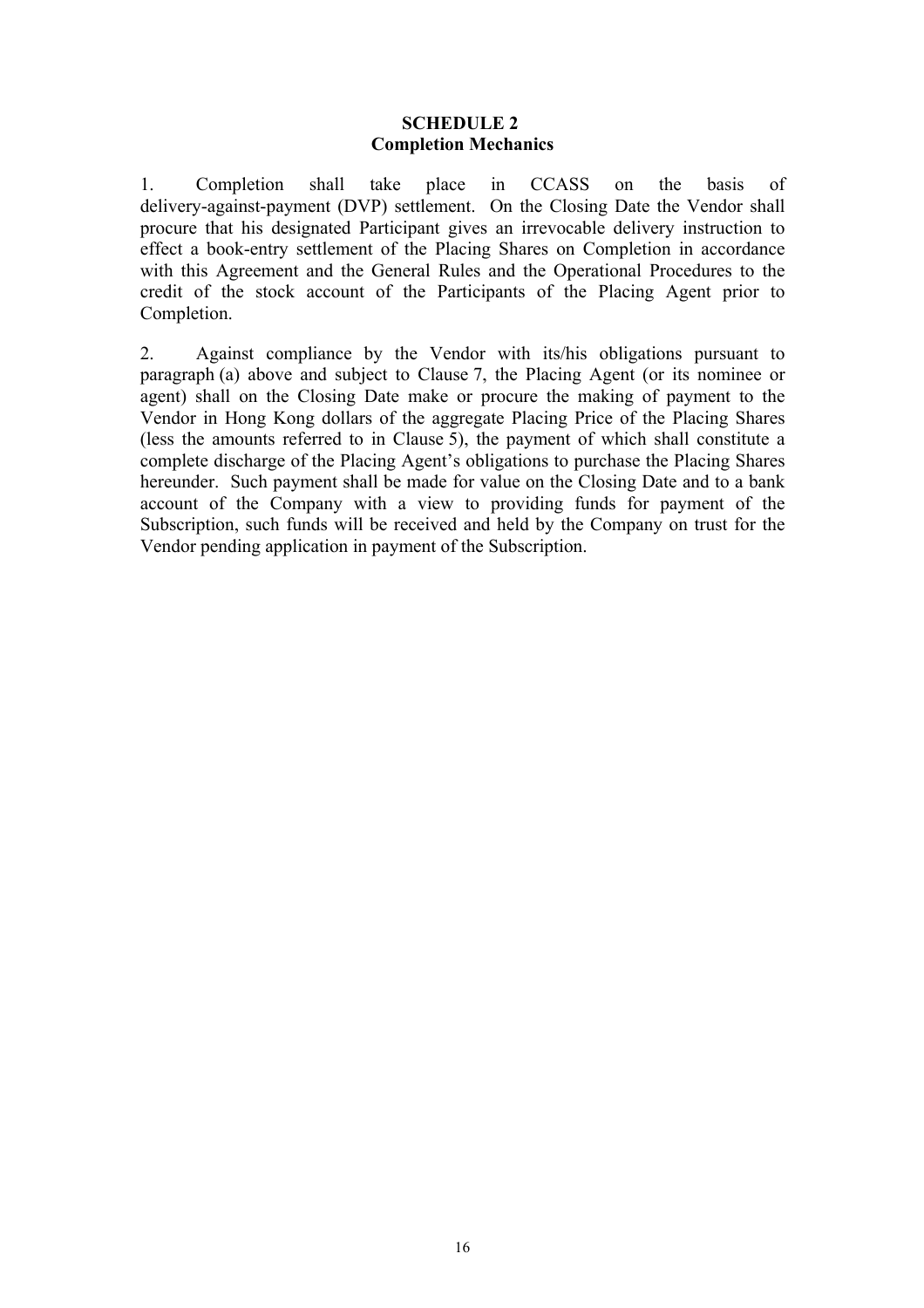#### **SCHEDULE 3 Representations, Warranties And Undertakings**

The Vendor and the Company jointly and severally represent, warrant and undertake to the Placing Agent that:

#### (a) **Placing Announcement**

All statements of fact contained in the Placing Announcement are true and accurate in all material respects and not misleading in any material respect in the form and context in which they appear, all expressions of opinion, intention or expectation contained therein are made on reasonable grounds and are truly and honestly held by the directors of the Company and (such representation and warranty being given only by the Vendor) of the Vendor and are fairly based, all forecasts, and estimates therein are honest and fair and there are no other facts omitted the omission of which makes any such statement or expression in the Placing Announcement misleading in any material respect or which are or might be material in the context of the Placing.

### (b) **Previous Announcements**

With respect to all the Previous Announcements, all statements of fact contained therein were true and accurate in all material respects and not misleading in any material respect and all expressions of opinion or intention contained therein were made on reasonable grounds and were truly and honestly held by the directors of the Company and were fairly based and there were no other facts omitted so as to make any such statement or expression in any of the Previous Announcements misleading in any material respect or which would or might have been material in the context in which the Previous Announcements were made.

All information (whether oral, written, electronic or in any other form) supplied by the Vendor, the Company or any of their respective officers, directors, employees or advisers, for the purpose of or in connection with the Placing, and all publicly available information and records of the Vendor and the Company (including annual reports, statutory filings and registrations) is and was, when supplied or published, true and accurate in all material respects and not misleading in any material respect.

## (c) **Accounts**

The consolidated balance sheet of the Group as at the Accounts Date and the consolidated profit and loss account of the Group for the financial year ended on that date (including the notes thereto) as set out in the annual report and accounts of the Group for the year ended on the Accounts Date together gave a true and fair view of the state of affairs of the Group as at the Accounts Date and of the profits or losses of the Group for the financial year ended on that date and were prepared in accordance with generally accepted accounting principles in Hong Kong consistently applied (save as may be stated therein); the results stated in Interim Announcement were prepared in accordance with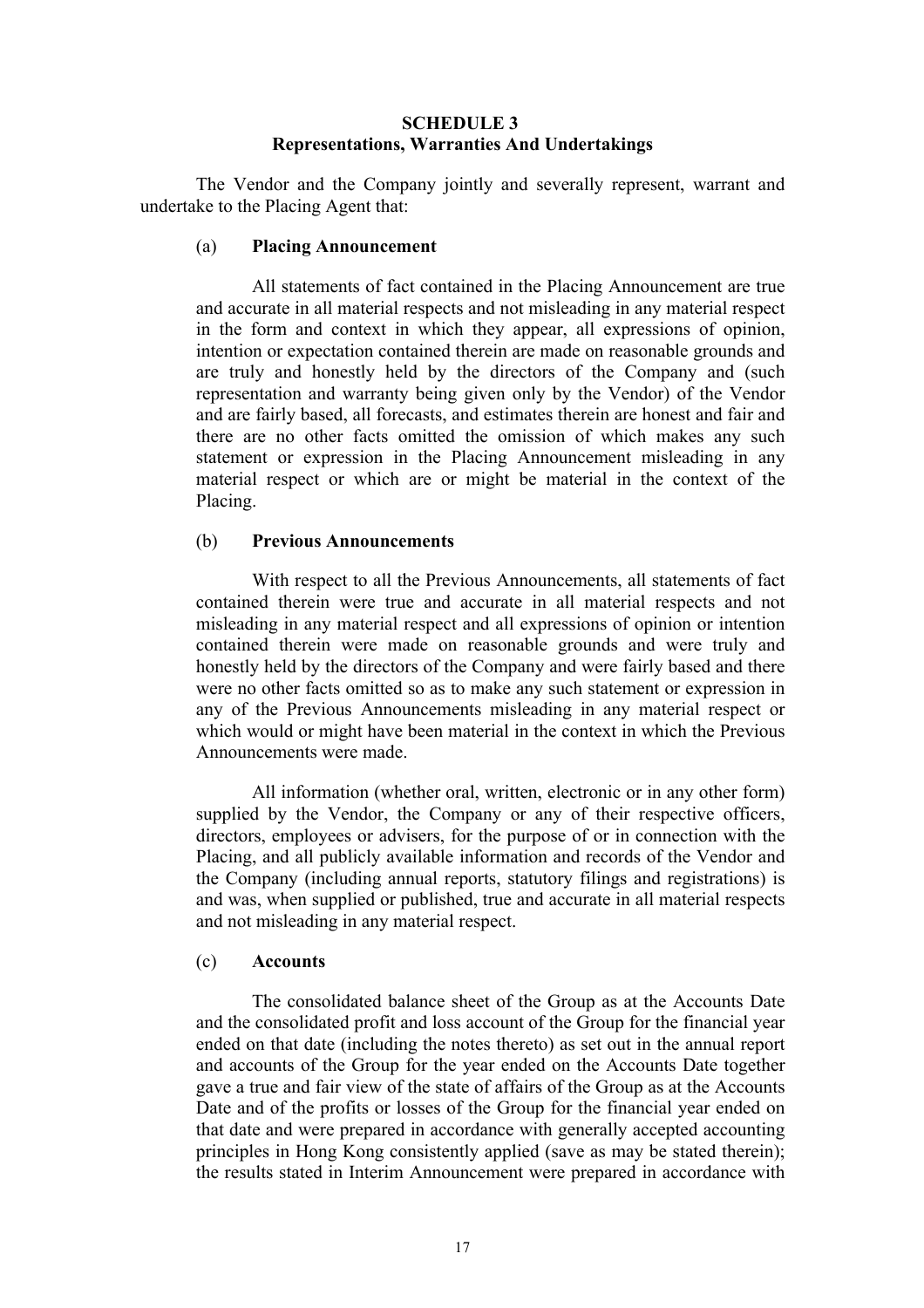generally accepted accounting principles in Hong Kong consistently applied (and generally on a basis consistent with the consolidated profit and loss account of the Group for the financial year ended on the Accounts Date, in each case save as may be stated therein) and, subject to the qualification that they are unaudited, the results stated in the Interim Announcement fairly state the results of the Group for the six months ended on the Interim Accounts Date.

#### (d) **No material adverse change**

Save as disclosed in the Placing Announcement or the Previous Announcements, since the Accounts Date, the business of the Group has been carried on in the ordinary and normal course and no contracts or commitments of an unusual or unduly onerous nature have been entered into by any member of the Group; there has been no material depletion in the net assets of the Group taken as a whole; and there has been no material adverse change, nor any development reasonably likely to involve a prospective material adverse change, in the financial or trading position or prospects of the Group taken as a whole.

### (e) **No litigation**

Save as disclosed in the Placing Announcement or the Previous Announcements, neither the Company nor any of its Subsidiaries is engaged in any litigation, arbitration or governmental proceeding which (individually or in aggregate) may have or have had during the twelve months preceding the date hereof a significant effect on the financial or trading position or prospects of the Group or which individually or collectively are material for disclosure in the context of the Placing and no such litigation, arbitration or proceeding is threatened or pending, nor, to the best of the knowledge, information and belief of the directors of the Company are there any circumstances which may give rise to any such litigation, arbitration or proceeding.

### (f) **Indebtedness and obligations**

No circumstances or events have arisen or occurred or are likely to arise or occur such that any person is (or could, with the giving of notice and/or lapse of time and/or fulfilment of any condition and/or the making of any determination, become) entitled to repayment of any material indebtedness prior to its due date for payment by the Vendor or any member of the Group, or to take any step to enforce any security for any such indebtedness of the Vendor or any member of the Group and no person to whom any indebtedness for borrowed money of the Vendor or any member of the Group which is payable on demand is owed has demanded or threatened to demand repayment of the same; neither this Agreement nor the Placing nor the Subscription will constitute or give rise to a breach of or default under any agreement or other arrangement to which the Vendor, the Company or any other member of the Group is party or give rise to any rights of any third party in respect of any assets of the Vendor or the Group.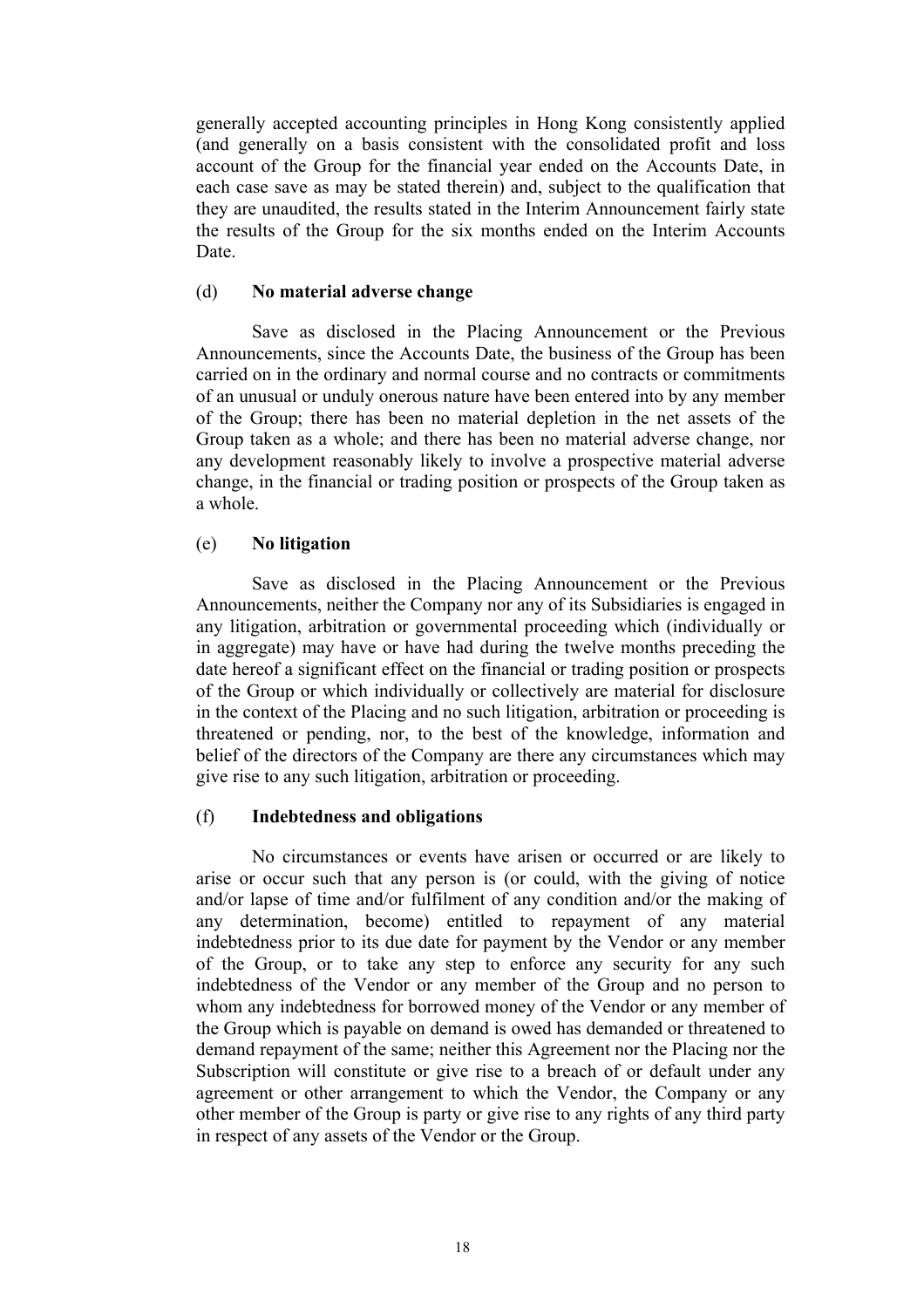#### (g) **Corporate power and consents**

Each of the Vendor and the Company has power under its constitutional documents to permit its entry into this Agreement and the Placing in the manner set out herein and this Agreement (and its performance) has been duly authorised (such authorisation remaining in full force and effect) and executed by, and constitutes legally binding obligations of, the Vendor and the Company; save for normal compliance with the constitutional documents, the Listing Rules and the Takeover Code for placings and top up placings of this nature, there is no authorisation, consent, approval or notification required for the purposes of or as a consequence of the Placing or the Subscription either from governmental, regulatory or other public bodies (including, without limitation, the Stock Exchange and the Securities and Futures Commission) or authorities or courts or from any third party pursuant to any contractual or other arrangement to which the Vendor or the Company or any other member of the Group is party; the Placing is not in contravention of any law or regulation binding on the Vendor or any member of the Group.

#### (h) **Placing Shares**

The Placing Shares are fully paid up and rank pari passu in all respects with the other issued Shares and were allotted and issued by the Company more than six months prior to the date hereof, and the Vendor represent that he is entitled to and will sell and transfer, or procure the sale and transfer of, the beneficial ownership of the Placing Shares in accordance with the General Rules and the Operational Procedures, in all cases free from and clear of all Liens.

### (i) **Stock Exchange and general compliance**

The Company is not in material breach of any material rules, regulations or requirements of the Stock Exchange or its listing agreement made with the Stock Exchange (and, without limiting the foregoing, all announcements required to be made by the Company under or in accordance with any such rules, regulations or requirements, or pursuant to such listing agreement, have been duly made); each of the Company and the Vendor have complied and will comply with all other applicable rules, regulations and other requirements material or relevant to the transactions contemplated by this Agreement (including rules governing restrictions on and/or disclosure of dealings) and is not aware of any breach of any such rule, regulation or other requirement by any person.

### (j) **Dealings in and in relation to securities**

Each of the Vendor and the Company has not been, is not and will not be at any time is in possession of any non-public information relating to the Company or its businesses, operations or financial condition, the release of which could materially affect the price of any shares or other securities of the Company, or any other information that would preclude the Vendor or the Company, as the case may be, from dealing in the Shares under any applicable laws or regulations, and there is not in existence any material or information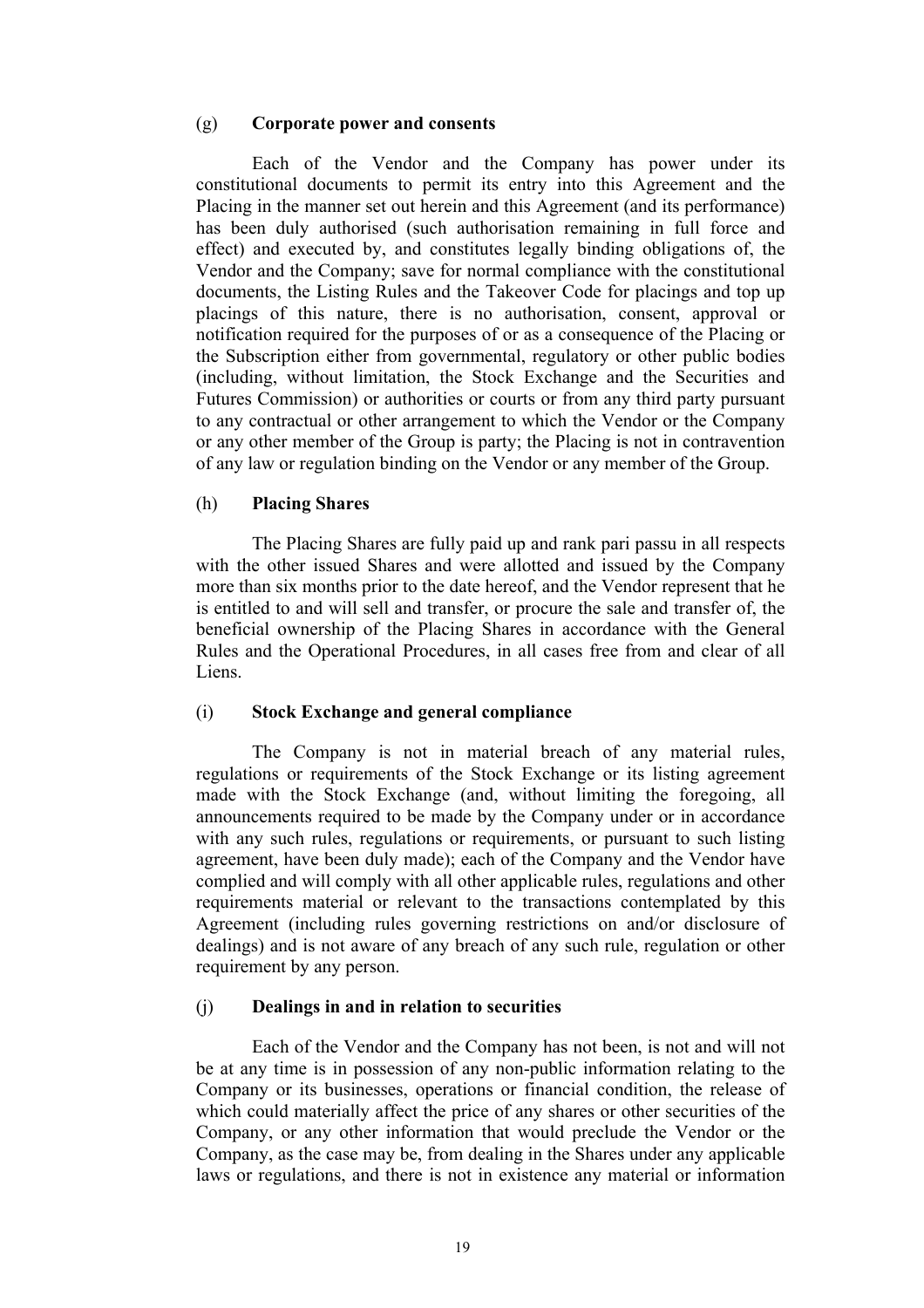relating to the Company or its businesses, operations or financial condition which will be required to be disclosed by the Company under the Listing Rules; each of the Vendor and the Company has not been, is not and will not be at any time any person involved in insider dealing or other market misconduct for the purposes of the Securities and Futures Ordinance (Cap.571 of the Laws of Hong Kong) in connection with the Placing and the related transactions entered into or to be entered into pursuant to the Subscription Agreement; neither the Vendor, the Company nor any person acting on the Vendor's or the Company's behalf or under the Vendor's or the Company's control has taken or will take, directly or indirectly, any action designed or which was designed, or which constitutes or has constituted or might reasonably be or have been expected to cause or result in, stabilisation or manipulation of the price of any shares or other securities of the Company.

#### (k) **Securities dealing code**

The Company has adopted a code for transactions in its securities by its directors no less stringent than those set out in the Listing Rules and such code has been and will be fully complied with in connection with the Placing and the related transactions entered into or to be entered into pursuant to the Subscription Agreement.

#### (l) **Disclosures**

The Vendor and the Company will make all appropriate disclosures pursuant to, and will comply in all respects with, the Listing Rules, the Takeovers Code and the Securities and Futures Ordinance (Cap.571 of the Laws of Hong Kong) in connection with the Placing and the related transactions entered into or to be entered into pursuant to the Subscription Agreement.

#### (m) **Incorporation and share capital**

VendorEach member of the Group has been duly incorporated and is validly existing under the laws of the jurisdiction of its incorporation and the information contained in the recitals to this Agreement is true and accurate (such representation and warranty concerning the recitals being given only by the Vendor to the extent that it relates to recital (B)); without limiting the foregoing, except for the Subscription, the existing employees share options of the Company in issue as at the date hereof or as specified in the Previous Announcements, no person has any outstanding warrant, option, pre-emptive right or any other right of any description to require Shares to be allotted or issued by the Company.

#### (n) **Provision of Information**

VendorThe Vendor and the Company will promptly provide the Placing Agent, at its request, with all such information known to it or which on reasonable enquiry ought to be known to it relating to the Group or the Vendor as may be required by the Placing Agent in connection with the Placing for the purpose of complying with any applicable law, regulation or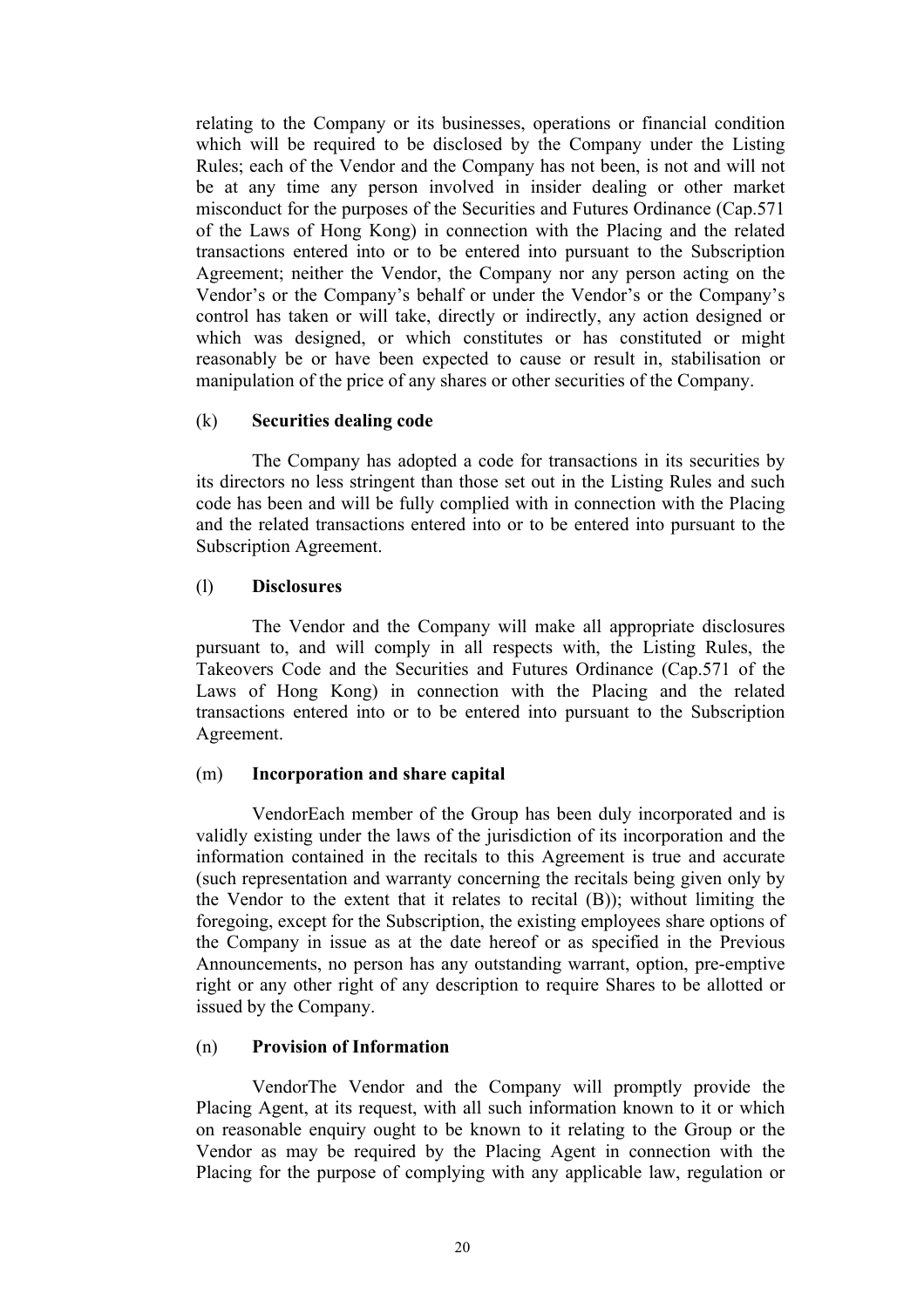direction (including the establishment of any defence to any action under any of the same, whether relating to due diligence or otherwise) or any requirement of the Stock Exchange, the Securities and Futures Commission or any other applicable regulatory body.

## (o) **Professional Investor Treatment Notice**

Each of the Vendor and the Company has read and understood the Professional Investor Treatment Notice and acknowledges and agrees to the representations, waivers and consents contained in the Professional Investor Treatment Notice, in which the expressions "you" or "your" shall mean "the Vendor" or "the Company", as applicable, and "we" or "us" or "our" shall mean the Placing Agent.

## (p) **Repetition**

All the aforesaid representations and warranties shall be true also as at, and as if repeated at, the Closing Date (as if made with reference to the facts and circumstances existing on the Closing Date).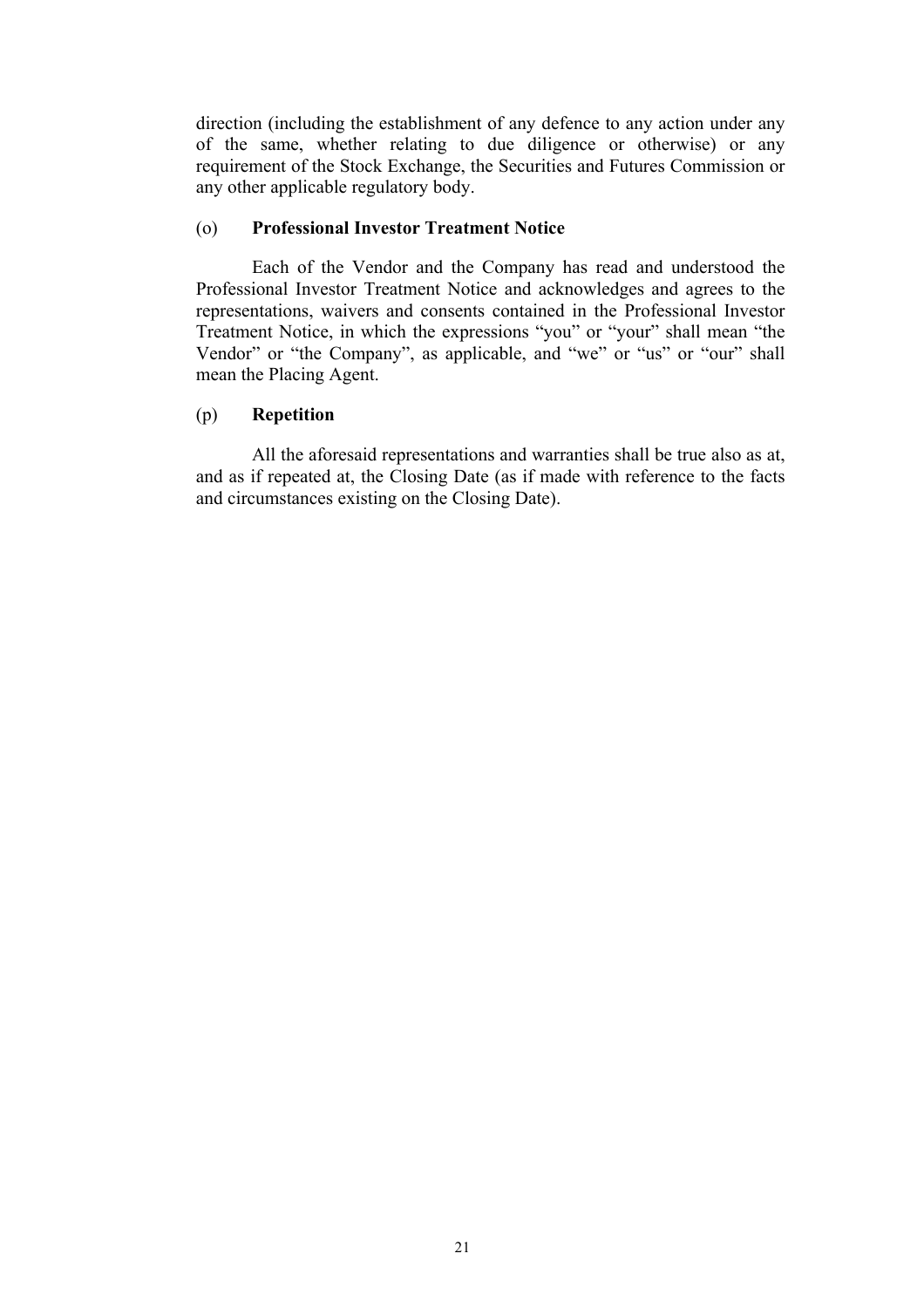# **SCHEDULE 4 Form of Placing Announcement**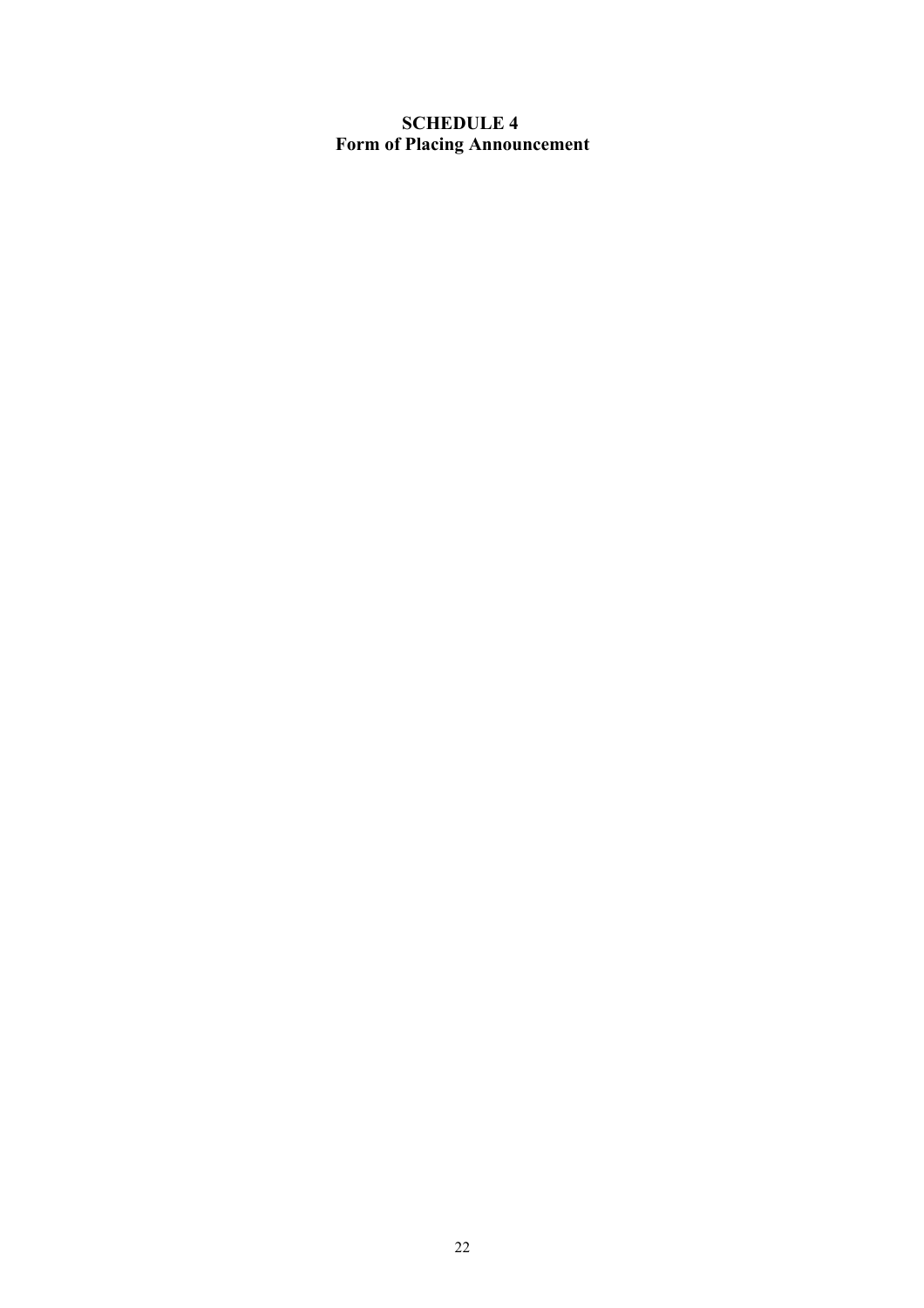## **SCHEDULE 5 Form of Subscription Agreement**

## **THIS SUBSCRIPTION AGREEMENT** is made on [ ] July 2015

## **BETWEEN:**

- (1) **Winfull Group Holdings Ltd.**, a company incorporated with limited liability in Cayman Islands whose principal place of business in Hong Kong is at Unit A, 6th Floor 9 Queen's Central, Hong Kong (the **"Company"**); and
- (2) **Pong Wai San, Wilson**\_of Unit A, 6th Floor 9 Queen's Central, Hong Kong (the **"Subscriber"**);

### **1. SUBSCRIPTION**

1.1 The Subscriber shall subscribe for, and the Company shall issue, the number of Shares (which shall be equivalent to the number of Placing Shares successfully placed by the Placing Agent for and on behalf of the Vendor) of HK\$0.01 each in the share capital of the Company set against its name in the Appendix (the **"New Shares"**), fully paid and free from all liens, charges, security interests, encumbrances and adverse claims.

1.2 The New Shares to be subscribed for and issued shall rank pari passu in all respects with the shares in the capital of the Company in issue at the date of allotment and in particular will rank in full for all dividends and other distributions declared made or paid at any time after the date of allotment.

1.3 The aggregate subscription price for the New Shares payable by the Subscriber, shall be an amount equal to the Placing Price multiplied by the number of New Shares in relation to the Placing paid by the Subscriber*.*

# **2. COMPLETION**

- 2.1 Completion of this Agreement (the "**Completion**") is conditional upon:
	- (a) completion of the Placing; and

(b) the Listing Committee of the Stock Exchange granting the listing of, and permission to deal in, the New Shares.

(c) the grant of a waiver by the Executive Director of the Corporate Finance Division of the Securities and Futures Commission or any of his delegates pursuant to Note 6 on dispensations from Rule 26 of the Takeovers Code of the obligations on the part of the Subscriber and parties acting in concert with them to make a mandatory general offer under Rule 26 of the Takeovers Code for all securities of the Company other than those already owned or agreed to be acquired by the Subscriber and parties acting in concert with it as a result of the acquisition of the Subscription Shares

2.2 None of the above conditions mentioned in Clause 2.1 herein shall be waivable by any parties hereto. In the event completion of this Agreement does not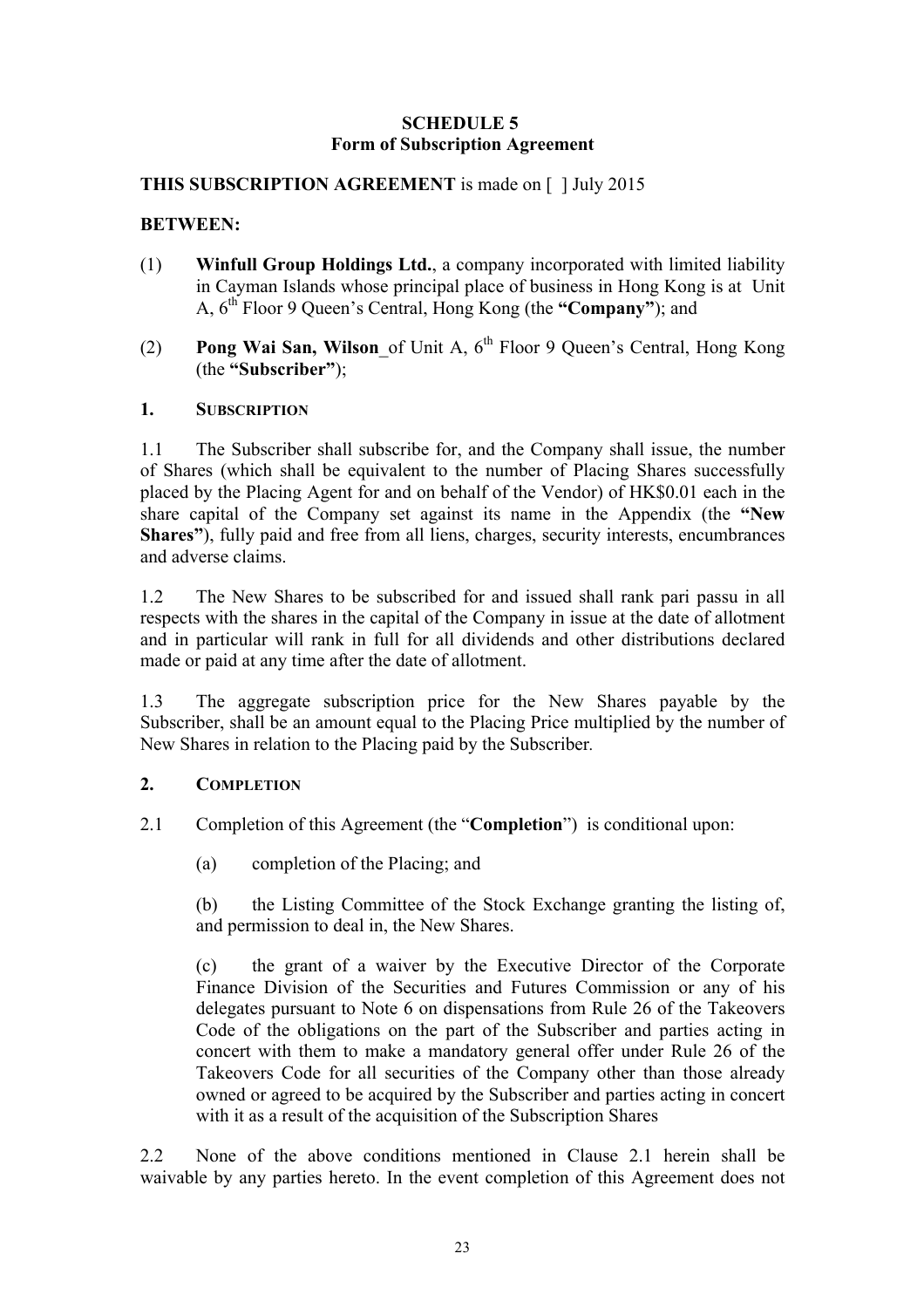take place on or before the date which is fourteen days from the date of this Agreement (or such later date, subject to the approval of the Stock Exchange, as may be agreed between the parties) then this Agreement and all rights and obligations hereunder will cease and terminate.

2.3 Each of the Subscriber and the Company undertakes to use all reasonable endeavours to obtain the fulfilment of the conditions set out in Clause 2.1, and to ensure compliance with the relevant requirements of the Listing Rules as soon as is reasonably practicable.

2.4 Subject to the foregoing provisions, completion of the subscription hereunder shall take place at the offices of the Company at a time to be fixed between the parties and at Completion:

(a) the Subscriber shall make payment (for value on the date of completion) to the Company of the aggregate amount of the subscription monies due pursuant to Clause 1, which shall constitute a complete discharge of the Subscriber's obligations in respect thereof, by applying the proceeds from the Placing held on trust by the Company for the Subscriber and such additional monies as are necessary in respect of the subscription; and

(b) the Company shall provide to the Placing Agent a copy of the waiver from the SFC as referred to in Clause 2.1, and allot and issue the New Shares to the Subscriber (or as it may direct) and shall promptly thereafter register the Subscriber or its nominees as members and shall cause to be delivered to the Subscriber definitive certificates of title in respect thereof as the Subscriber may direct.

# **3. PLACING ANNOUNCEMENT**

The parties hereby authorise the release for publication of an announcement in respect of the Placing and the subscription pursuant to this Agreement in the form approved by the Placing Agent, immediately following signing of this Agreement.

# **4. REPRESENTATIONS AND WARRANTIES**

4.1 The Company hereby represents and warrants to the Subscriber as follows:

(a) that it has full power, authority and capacity to allot and issue the New Shares pursuant to this Agreement under its Memorandum and Articles of Association and the directors of the Company have full power and authority to effect such allotment;

(b) it has not repurchased any of its own shares within the 30 days preceding the date of this Agreement;

(c) none of the Company, its affiliates or any persons acting on its or their behalf, directly or indirectly, (i) has made or will make offers or sales of any security, or (ii) has solicited or will solicit offers to buy any security, in any case, under circumstances that would require the registration of the Shares under the US Securities Act of 1933, as amended (the **"US Securities Act"**);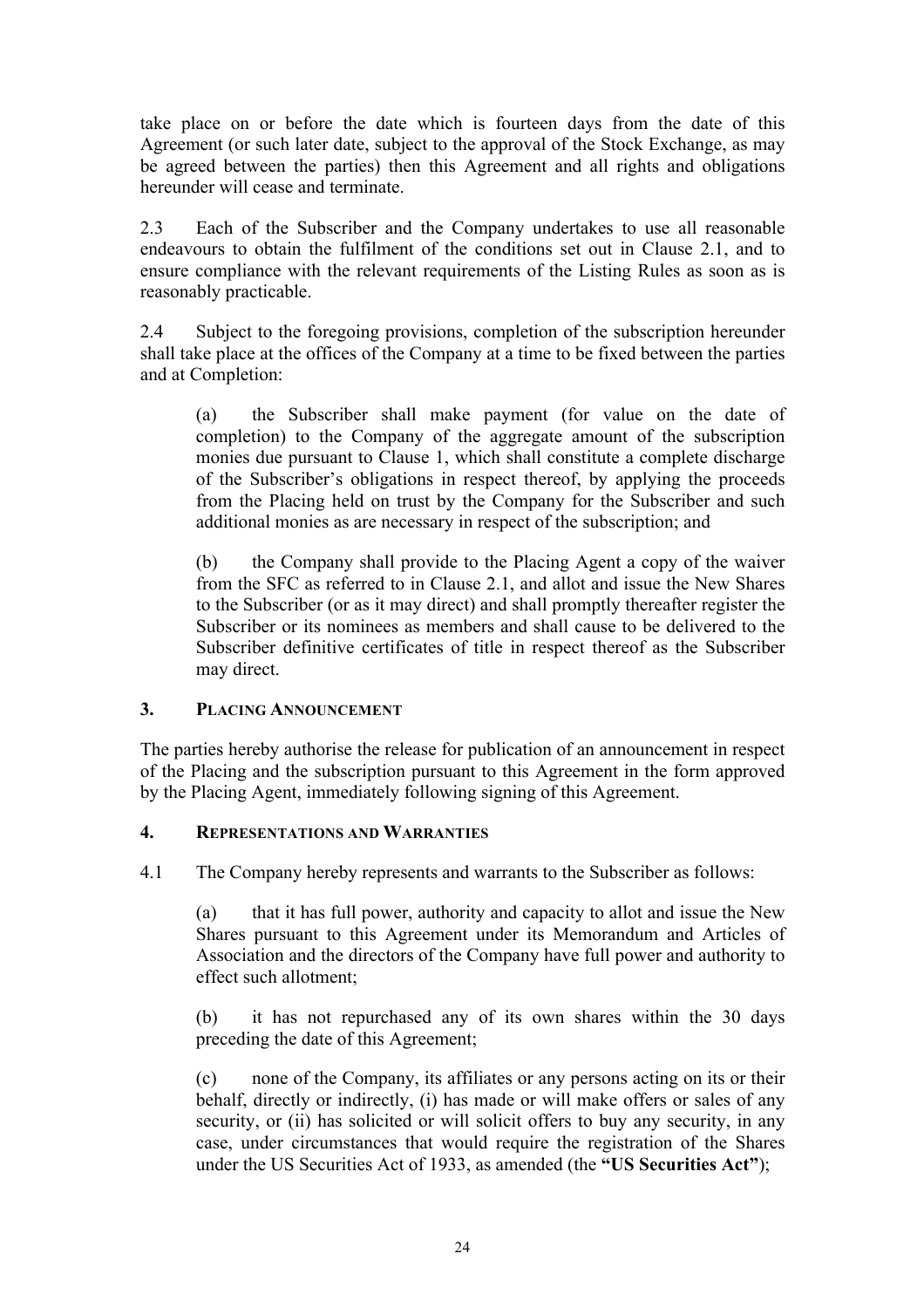(d) the Company is a "foreign issuer" (as such term is defined in Regulation S), and there is no "substantial US market interest" in the Company's "equity securities" (as those terms are defined in Regulation S);

(e) neither the Company nor any of its "affiliates" (as defined in Rule 501(b) of Regulation D under the US Securities Act), nor any person acting on its or their behalf, has engaged or will engage in any "directed selling efforts" (as defined in Regulation S) with respect to the Subscription Shares; and

(f) assuming the accuracy of the representations of the Subscriber set forth in Section 4.2 hereof, the offer, issuance and sale of the Shares as contemplated hereby will be exempt from the registration requirements of the US Securities Act.

4.2 The Subscriber hereby represents and warrants to the Company that:

(a) he is not a US person (as defined in Regulation S (**"Regulation S"**) under the US Securities Act), and he is not currently in the United States; and

(b) he understands that the New Shares have not been registered with the United States Securities and Exchange Commission and are being sold in reliance upon an exemption from the registration requirements of the US Securities Act pursuant to Regulation S.

# **5. UNDERTAKINGS**

The Subscriber undertakes to accept the New Shares subject to the Memorandum and Articles of Association.

### **6. MISCELLANEOUS**

6.1 The Company will pay the costs and expenses incurred in relation to the preparation of this Agreement and the subscription of the New Shares.

6.2 Time will be of the essence of this Agreement.

6.3 Save as otherwise required by the Stock Exchange or the Securities and Futures Commission, before completion neither party shall make any public announcement or communication other than the announcement referred to in Clause 3 in relation to the Placing or the subscription of the New Shares without the prior written approval of the other party to this Agreement.

6.4 Any notice required or permitted to be given by or under this Agreement may be given by delivering the same to the party in question by delivering it to such party in person or in the case of a body corporate by delivering it to its registered office for the time being or by sending it in a prepaid envelope by registered mail to the party concerned at such address in Hong Kong as the party concerned may have notified to the other party in accordance with this Clause 6.4 and any such notice shall be deemed to be served when the same would first be received at the address of the party to whom it is addressed in the normal course of such method of delivery.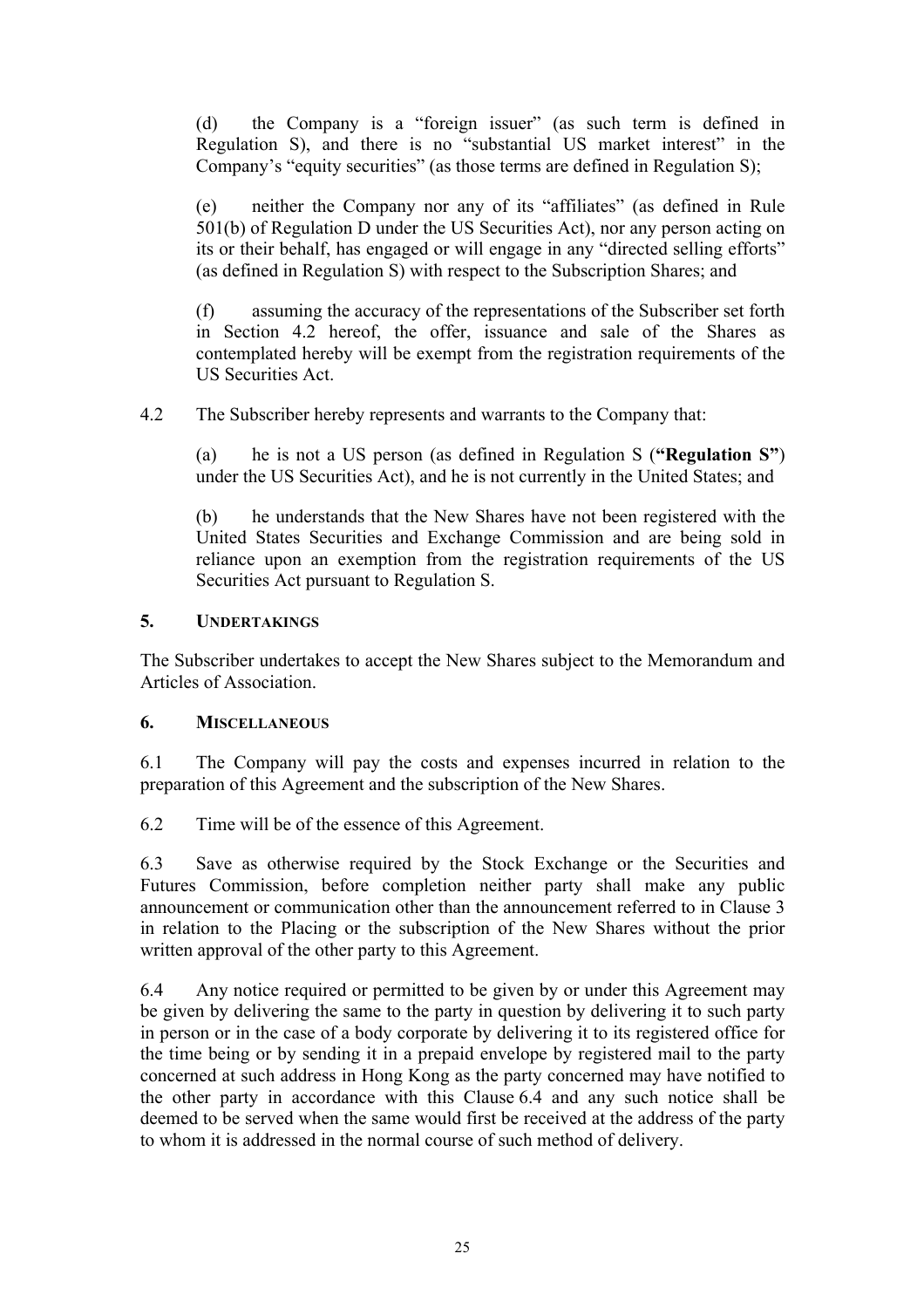6.5 Save where the context otherwise requires, any terms used in this Agreement which are not defined herein and which are defined in the Placing Agreement (entered into between the Subscriber, the Company and Cheong Lee Securities Limited dated the date of this Agreement) shall bear the same meaning as set out in the Placing Agreement.

6.6 This Agreement shall be governed by and construed in accordance with Hong Kong law and each of the parties hereto submits to the non-exclusive jurisdiction of the Hong Kong courts in respect thereof.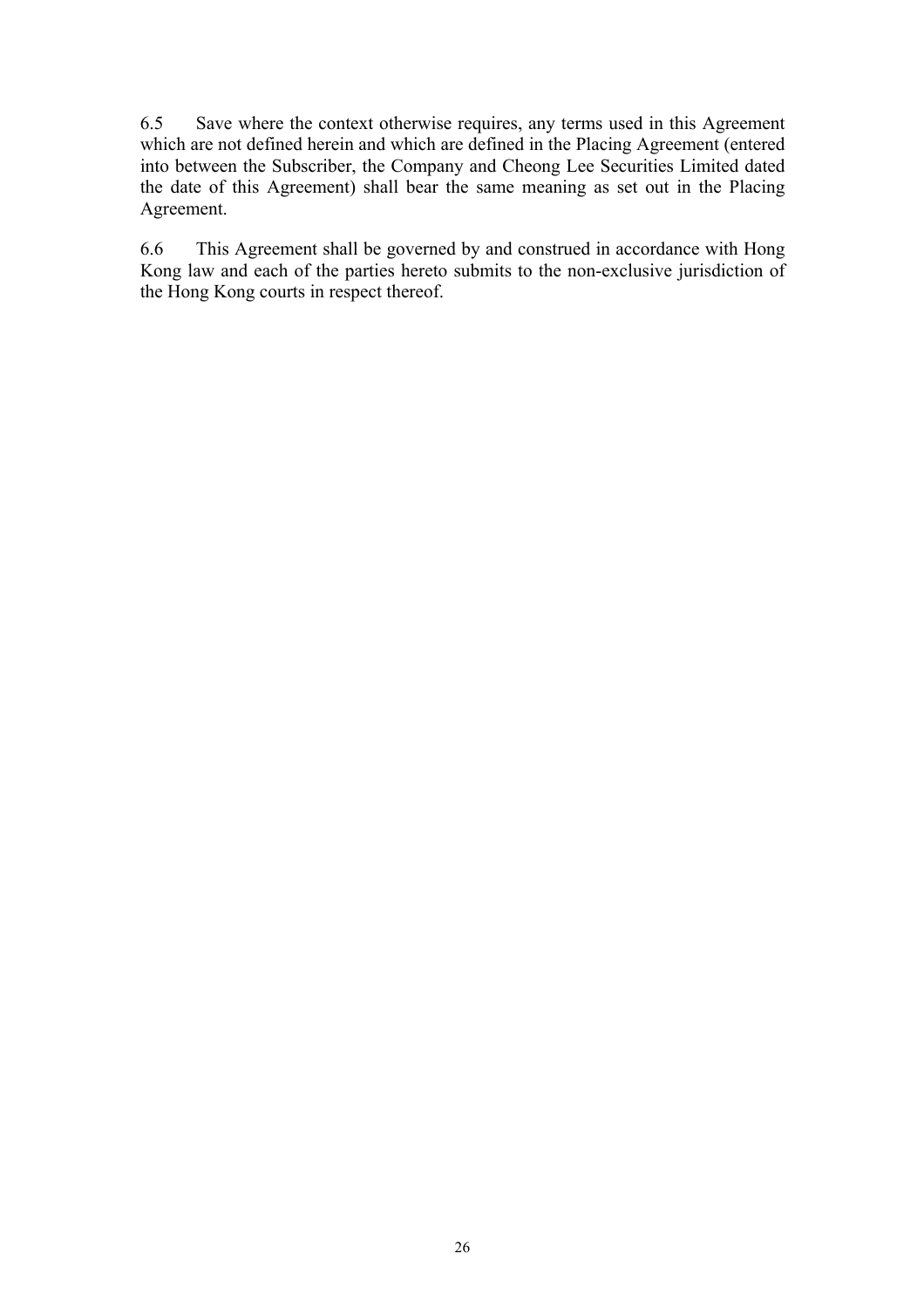**IN WITNESS WHEREOF** this Agreement has been entered into the day and year first above written.

# **SIGNED** by **PONG WAI SAN, WILSON** )

in the presence of:  $\qquad \qquad$  )

| <b>SIGNED</b> by              |  |
|-------------------------------|--|
| for and on behalf of          |  |
| <b>WINFULL GROUP HOLDINGS</b> |  |
| <b>LIMITED</b>                |  |
| in the presence of:           |  |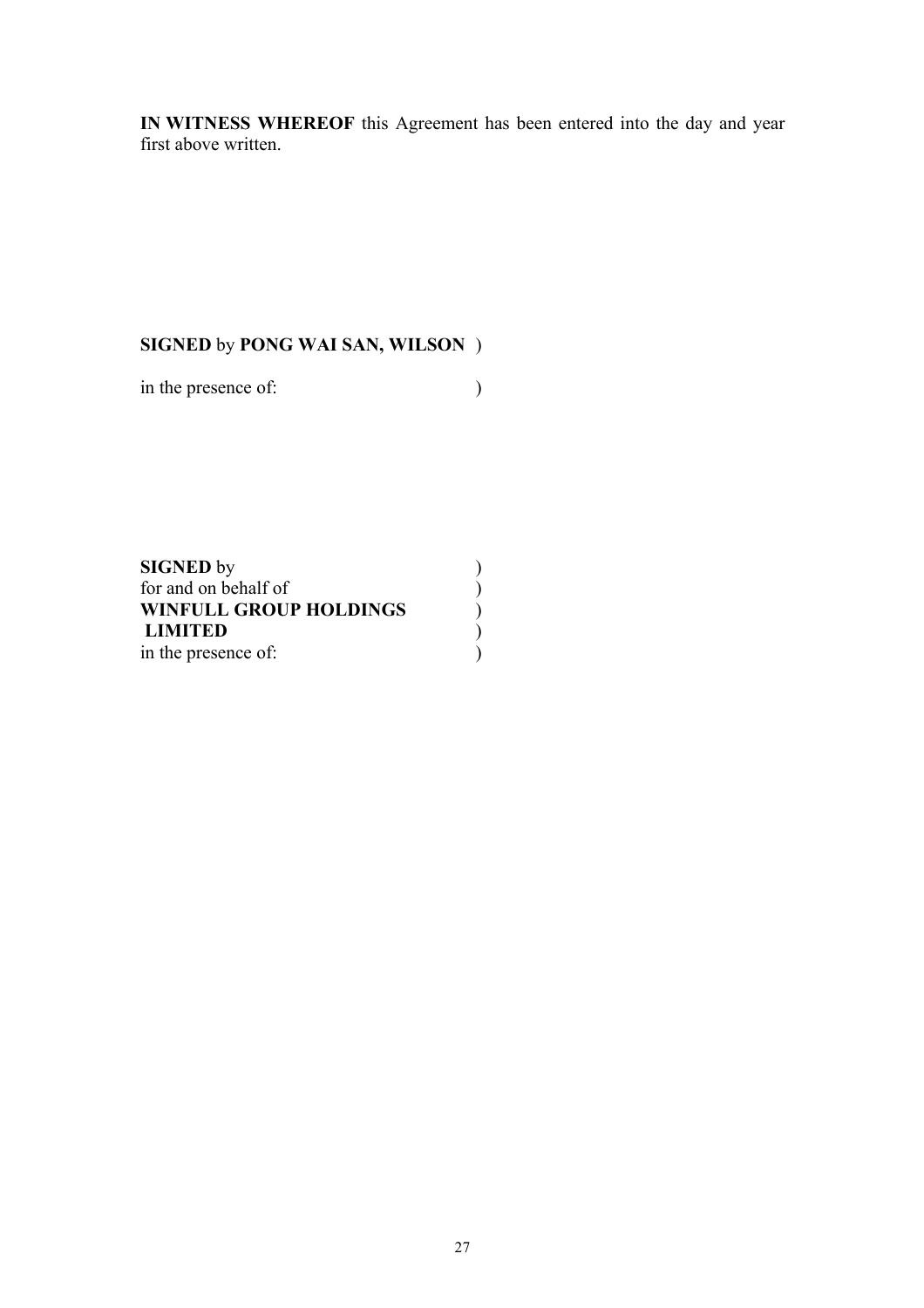# **THE APPENDIX**

**Name of Subscriber Number of New Shares** 

**PONG WAI SAN, WILSON Up to 271,848,000**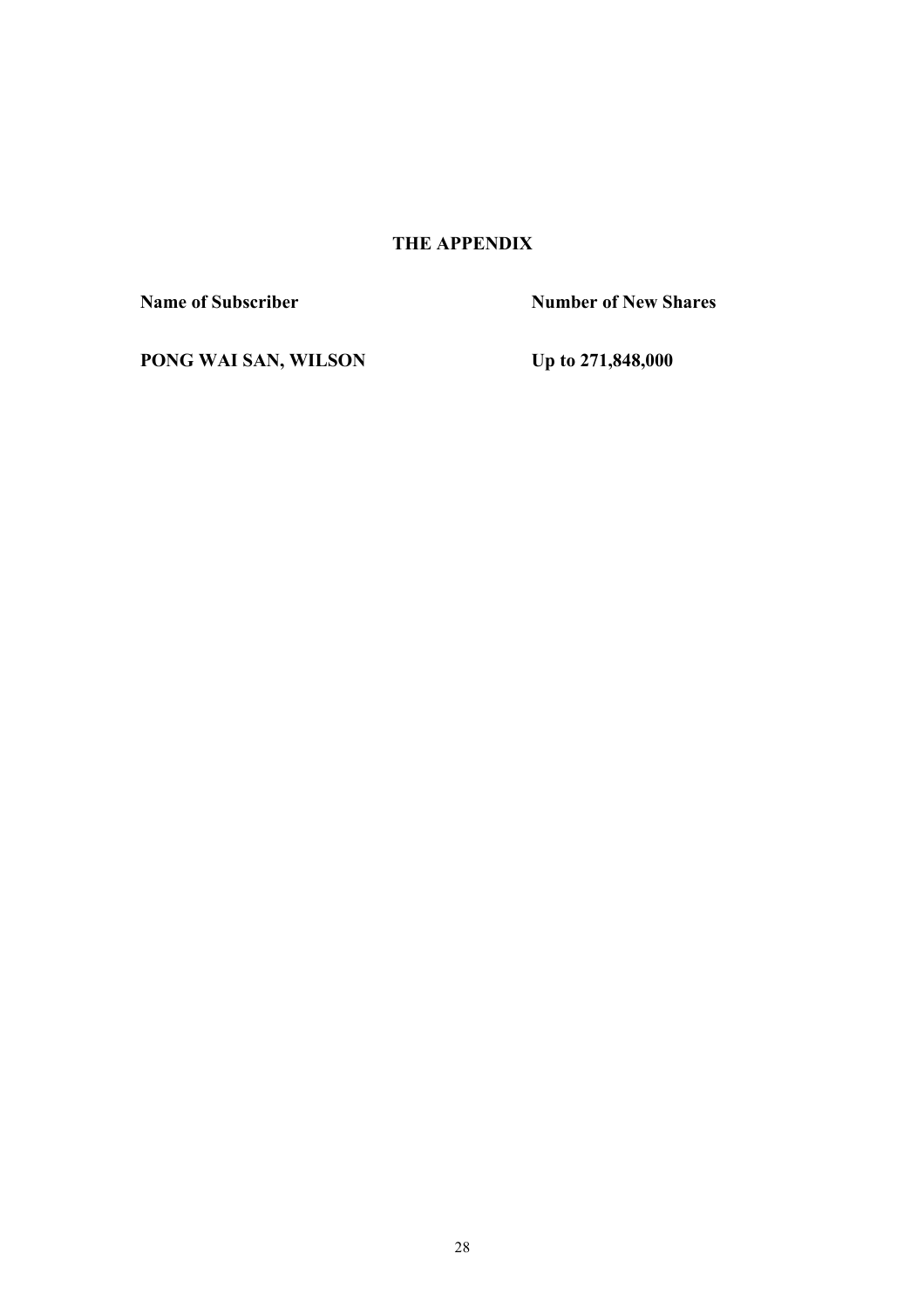### **SCHEDULE 6 Professional Investor Treatment Notice**

1 You are a Professional Investor by reason of your being within a category of person described in the Securities and Futures (Professional Investor) Rules as follows:

1.1 a trust corporation having been entrusted with total assets of not less than HK\$40 million (or equivalent) as stated in its latest audited financial statements prepared within the last 16 months, or in the latest audited financial statements prepared within the last 16 months of the relevant trust or trusts of which it is trustee, or in custodian statements issued to the trust corporation in respect of the trust(s) within the last 12 months;

1.2 a high net worth individual having, alone or with associates on a joint account, a portfolio of at least HK\$8 million (or equivalent) in securities and/or currency deposits, as stated in a certificate from an auditor or professional accountant or in custodian statements issued to the individual within the last 12 months:

1.3 a corporation the sole business of which is to hold investments and which is wholly owned by an individual who, alone or with associates on a joint account, falls within paragraph 1.2 above; and

1.4 a high net worth corporation or partnership having total assets of at least HK\$40 million (or equivalent) or a portfolio of at least HK\$8 million (or equivalent) in securities and/or currency deposits, as stated in its latest audited financial statements prepared within the last 16 months or in custodian statements issued to the corporation or partnership within the last 12 months.

We have categorised you as a Professional Investor based on information you have given us. You will inform us promptly in the event any such information ceases to be true and accurate. You will be treated as a Professional Investor in relation to all investment products and markets.

2 As a consequence of categorisation as a Professional Investor, we are not required to fulfil certain requirements under the Code of Conduct for Persons Licensed by or Registered with the Securities and Futures Commission (the **"Code"**) and other Hong Kong regulations. While we may in fact do some or all of the following in providing services to you, we have no regulatory responsibility to do so.

2.1 Client agreement

We are not required to enter into a written agreement complying with the Code relating to the services that are to be provided to you.

2.2 Risk disclosures

We are not required by the Code to provide you with written risk warnings in respect of the risks involved in any transactions entered into with you, or to bring those risks to your attention.